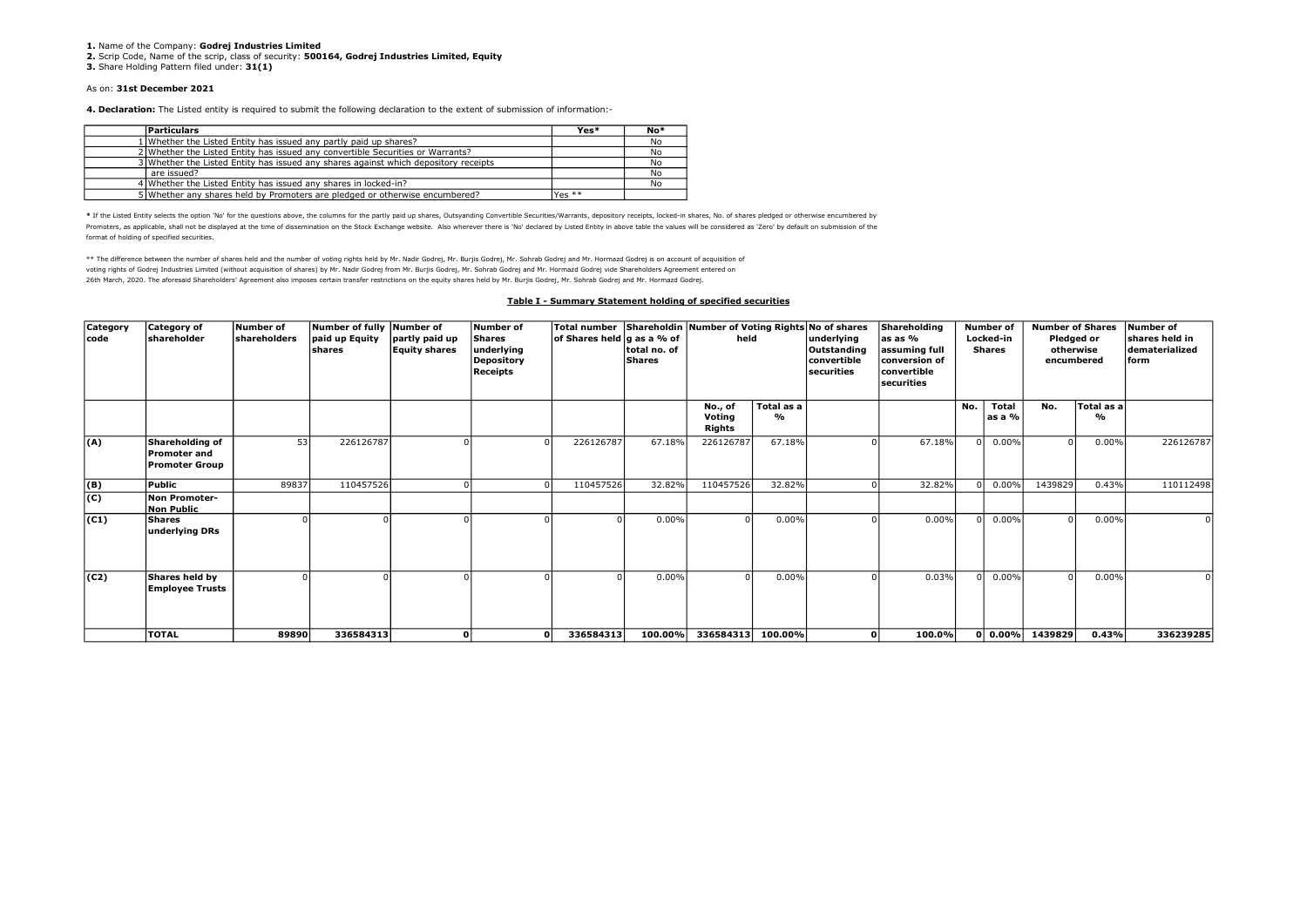## Table II - Statement showing shareholding pattern of the Promoter and Promoter Group

| Category<br>code | <b>Category of shareholder</b>                                                                                                  | Entity Type i.e.<br><b>Promoter or</b><br><b>Promoter Group</b><br><b>Entity (Except</b><br>Promoter) | Number of<br>shareholder | paid up Equity<br>shares | partly<br>paid up<br>Equity<br>shares | <b>Shares</b><br>underlying<br>Depository<br><b>Receipts</b> | Number of fully Number of Number of Total number of<br><b>Shares held</b> | Shareholdin<br>g as a % of<br>total no. of<br><b>Shares</b> | <b>Number of Voting Rights</b><br>No. of Voting Total as a<br>Rights |                | held<br>shares<br>underlyin<br>Outstandi<br>ng<br>convertibl<br>securities | ding as<br>as %<br>assumin<br>g full<br>conversi<br>on of<br>converti<br>ble<br>securitie |          | No of Sharehol Number of Locked-<br>in Shares |     | <b>Number of Shares</b><br>Pledged or<br>otherwise<br>encumbered | Number of<br>shares held in<br>dematerialized<br>form |
|------------------|---------------------------------------------------------------------------------------------------------------------------------|-------------------------------------------------------------------------------------------------------|--------------------------|--------------------------|---------------------------------------|--------------------------------------------------------------|---------------------------------------------------------------------------|-------------------------------------------------------------|----------------------------------------------------------------------|----------------|----------------------------------------------------------------------------|-------------------------------------------------------------------------------------------|----------|-----------------------------------------------|-----|------------------------------------------------------------------|-------------------------------------------------------|
|                  |                                                                                                                                 |                                                                                                       |                          |                          |                                       |                                                              |                                                                           |                                                             |                                                                      |                |                                                                            |                                                                                           |          |                                               |     |                                                                  |                                                       |
|                  |                                                                                                                                 |                                                                                                       |                          |                          |                                       |                                                              |                                                                           |                                                             |                                                                      |                |                                                                            |                                                                                           | No.      | Total as a                                    | No. | Total as<br>a %                                                  |                                                       |
| (1)              | Indian                                                                                                                          |                                                                                                       |                          |                          |                                       |                                                              |                                                                           |                                                             |                                                                      |                |                                                                            |                                                                                           |          |                                               |     |                                                                  |                                                       |
| (a)              | Individuals/ Hindu Undivided Family                                                                                             |                                                                                                       | 19                       |                          |                                       |                                                              |                                                                           |                                                             |                                                                      |                |                                                                            |                                                                                           |          |                                               |     |                                                                  |                                                       |
|                  | BURJIS NADIR GODREJ                                                                                                             | Promoter Group                                                                                        |                          | 56,94,975                |                                       | 0                                                            | 56,94,97                                                                  | 1.69%                                                       | 56,94,975                                                            | 1.69%          | $\Omega$                                                                   | 0.00%                                                                                     |          | 0.00%                                         |     | 0.00%                                                            | 56,94,975                                             |
|                  | NADIR B GODREJ                                                                                                                  | Promoter                                                                                              |                          | 5,99,008                 |                                       | $\overline{0}$                                               | 5,99,008                                                                  | 0.18%                                                       | 5,99,008                                                             | 0.18%          | - 0                                                                        | 0.00%                                                                                     |          | 0.00%                                         |     | 0.00%                                                            | 5,99,008                                              |
|                  | NAVROZE JAMSHYD GODREJ<br>NISABA GODREJ                                                                                         | Promoter Group<br>Promoter Group                                                                      |                          | 9,97,101<br>7,41,753     |                                       | 0 <br> 0                                                     | 9,97,101<br>7,41,753                                                      | 0.30%<br>0.22%                                              | 9,97,101<br>7,41,753                                                 | 0.30%<br>0.22% | $\Omega$<br>0                                                              | 0.00%<br>0.00%                                                                            |          | 0.00%<br>0.00%                                |     | 0.00%<br>0.00%                                                   | 9,97,101<br>7,41,753                                  |
|                  | NYRIKA HOLKAR                                                                                                                   | Promoter Group                                                                                        |                          | 13                       |                                       | $\overline{0}$                                               | -13                                                                       | 0.00%                                                       | -13                                                                  | 0.00%          | $\Omega$                                                                   | 0.00%                                                                                     |          | 0.00%                                         |     | 0.00%                                                            | 13                                                    |
|                  | PIROJSHA ADI GODREJ                                                                                                             | Promoter Group                                                                                        |                          | 7,41,758                 |                                       | ol                                                           | 7,41,758                                                                  | 0.22%                                                       | 7,41,758                                                             | 0.22%          |                                                                            | 0.00%                                                                                     |          | 0.00%                                         |     | 0.00%                                                            | 7,41,758                                              |
|                  | RISHAD KAIKHUSHRU NAOROJI                                                                                                       | Promoter                                                                                              |                          | 50                       |                                       | 0                                                            | 50                                                                        | 0.00%                                                       | 50                                                                   | 0.00%          | 0                                                                          | 0.00%                                                                                     |          | 0.00%                                         |     | 0.00%                                                            | 50                                                    |
|                  | SOHRAB NADIR GODREJ                                                                                                             | Promoter Group                                                                                        |                          | 52,82,647                |                                       | $\overline{0}$                                               | 52,82,647                                                                 | 1.57%                                                       | 52,82,647                                                            | 1.57%          | - 0                                                                        | 0.00%                                                                                     |          | 0.00%                                         |     | 0.00%                                                            | 52,82,647                                             |
|                  | TANYA ARVIND DUBASH                                                                                                             | Promoter Group                                                                                        |                          | 7,41,755                 |                                       | $\overline{0}$                                               | 7,41,755                                                                  | 0.22%                                                       | 7,41,755                                                             | 0.22%          |                                                                            | 0.00%                                                                                     |          | 0.00%                                         |     | 0.00%                                                            | 7,41,755                                              |
|                  | ADI B. GODREJ                                                                                                                   | Promoter                                                                                              |                          | 6,07,692                 |                                       | $\overline{0}$                                               | 6,07,692                                                                  | 0.18%<br>0.06%                                              | 6,07,692                                                             | 0.18%          | $\Omega$                                                                   | 0.00%                                                                                     | - 0      | 0.00%                                         |     | 0.00%                                                            | 6,07,692                                              |
|                  | JAMSHYD NAOROJI GODREJ<br>PHEROZA J. GODREJ                                                                                     | Promoter<br>Promoter Group                                                                            |                          | 1,90,838<br>33           |                                       | -ol<br>$\circ$                                               | 1,90,838<br>-33                                                           | 0.00%                                                       | 1,90,838<br>33                                                       | 0.06%<br>0.00% |                                                                            | 0.00%<br>0.00%                                                                            |          | 0.00%<br>0.00%                                |     | 0.00%<br>0.00%                                                   | 1,90,838<br>33                                        |
|                  | RAIKA JAMSHYD GODREJ                                                                                                            | Promoter Group                                                                                        |                          |                          |                                       | $\overline{0}$                                               |                                                                           | 0.00%                                                       |                                                                      | 0.00%          | $\Omega$                                                                   | 0.00%                                                                                     |          | 0.00%                                         |     | 0.00%                                                            | $\overline{4}$                                        |
|                  | VIJAY M. CRISHNA                                                                                                                | Promoter Group                                                                                        |                          | 3,878                    |                                       | 0                                                            | 3,878                                                                     | 0.00%                                                       | 3,878                                                                | 0.00%          | $\Omega$                                                                   | 0.00%                                                                                     | $\Omega$ | 0.00%                                         |     | 0.00%                                                            | 3,878                                                 |
|                  | SMITA GODREJ CRISHNA                                                                                                            | Promoter                                                                                              |                          | 6,07,634                 |                                       | 0                                                            | 6,07,634                                                                  | 0.18%                                                       | 6,07,634                                                             | 0.18%          | 0                                                                          | 0.00%                                                                                     | - 0      | 0.00%                                         |     | 0.00%                                                            | 6,07,634                                              |
|                  | HORMUZD N. GODREJ                                                                                                               | Promoter Group                                                                                        |                          | 17,31,000                |                                       | $\Omega$                                                     | 17,31,000                                                                 | 0.51%                                                       | 17,31,000                                                            | 0.51%          | $\Omega$                                                                   | 0.00%                                                                                     |          | 0.00%                                         |     | 0.00%                                                            | 17,31,000                                             |
|                  | RATI NADIR GODREJ                                                                                                               | Promoter Group                                                                                        |                          |                          |                                       | 0                                                            |                                                                           | 0.00%                                                       |                                                                      | 0.00%          |                                                                            | 0.00%                                                                                     |          | 0.00%                                         |     | 0.00%                                                            |                                                       |
|                  | AZAAR ARVIND DUBASH                                                                                                             | Promoter Group                                                                                        |                          |                          |                                       | 0                                                            |                                                                           | 0.00%                                                       |                                                                      | 0.00%          |                                                                            | 0.00%                                                                                     |          | 0.00%                                         |     | 0.00%                                                            |                                                       |
|                  | ARYAAN ARVIND DUBASH                                                                                                            | Promoter Group                                                                                        |                          |                          |                                       | $\mathbf 0$<br>$\Omega$                                      |                                                                           | 0.00%                                                       |                                                                      | 0.00%          |                                                                            | 0.00%                                                                                     |          | 0.00%                                         |     | 0.00%                                                            |                                                       |
|                  | ALOO VAGHAIWALLA                                                                                                                | Promoter Group                                                                                        |                          |                          |                                       |                                                              |                                                                           | 0.00%                                                       |                                                                      | 0.00%          |                                                                            | 0.00%                                                                                     |          | 0.00%                                         |     | 0.00%                                                            |                                                       |
|                  | BEHRAM VAGHAIWALLA<br>ARMAITY VAGHAIWALLA                                                                                       | Promoter Group                                                                                        |                          |                          |                                       | 0<br>$\Omega$                                                |                                                                           | 0.00%<br>0.00%                                              |                                                                      | 0.00%<br>0.00% |                                                                            | 0.00%<br>0.00%                                                                            |          | 0.00%<br>0.00%                                |     | 0.00%<br>0.00%                                                   |                                                       |
|                  | FRENY MODY                                                                                                                      | Promoter Group<br>Promoter Group                                                                      |                          |                          |                                       | 0                                                            |                                                                           | 0.00%                                                       |                                                                      | 0.00%          |                                                                            | 0.00%                                                                                     |          | 0.00%                                         |     | 0.00%                                                            |                                                       |
|                  | <b>VIVECK CRISHNA</b>                                                                                                           | Promoter Group                                                                                        |                          |                          |                                       | $\overline{0}$                                               |                                                                           | 0.00%                                                       |                                                                      | 0.00%          |                                                                            | 0.00%                                                                                     |          | 0.00%                                         |     | 0.00%                                                            |                                                       |
|                  | VICKRAM CRISHNA                                                                                                                 | Promoter Group                                                                                        |                          |                          |                                       | $\overline{0}$                                               |                                                                           | 0.00%                                                       |                                                                      | 0.00%          |                                                                            | 0.00%                                                                                     |          | 0.00%                                         |     | 0.00%                                                            |                                                       |
|                  | SEETHA SHEARER                                                                                                                  | Promoter Group                                                                                        |                          |                          |                                       |                                                              |                                                                           | 0.00%                                                       |                                                                      | 0.00%          |                                                                            | 0.00%                                                                                     |          | 0.00%                                         |     | 0.00%                                                            |                                                       |
|                  | KARLA BOOKMAN                                                                                                                   | Promoter Group                                                                                        |                          | 237000                   |                                       |                                                              | 2,37,000                                                                  | 0.07%                                                       | 2,37,000                                                             | 0.07%          |                                                                            | 0.00%                                                                                     |          | 0.00%                                         |     | 0.00%                                                            | 2,37,000                                              |
|                  | LANA GODREJ                                                                                                                     | Promoter Group                                                                                        |                          | 265000                   |                                       |                                                              | 2,65,000                                                                  | 0.08%                                                       | 2,65,000                                                             | 0.08%          | 0                                                                          | 0.00%                                                                                     | - 0      | 0.00%                                         |     | 0.00%                                                            | 2,65,000                                              |
|                  | SASHA GODREJ                                                                                                                    | Promoter Group                                                                                        |                          | 241200                   |                                       |                                                              | 2,41,200                                                                  | 0.07%                                                       | 2,41,200                                                             | 0.07%          |                                                                            | 0.00%                                                                                     |          | 0.00%                                         |     | 0.00%                                                            | 2,41,200                                              |
|                  | CYRUS PHIROZE SHROFF                                                                                                            | Promoter Group                                                                                        |                          |                          |                                       | $\Omega$                                                     |                                                                           | 0.00%                                                       |                                                                      | 0.00%          |                                                                            | 0.00%                                                                                     |          | 0.00%                                         |     | 0.00%                                                            |                                                       |
|                  | YESHWANT HOLKAR                                                                                                                 | Promoter Group                                                                                        |                          |                          |                                       | 0                                                            |                                                                           | 0.00%                                                       |                                                                      | 0.00%          |                                                                            | 0.00%                                                                                     |          | 0.00%                                         |     | 0.00%                                                            |                                                       |
|                  | ARIANNE HOLKAR                                                                                                                  | Promoter Group                                                                                        |                          |                          |                                       | -ol<br>$\mathbf 0$                                           |                                                                           | 0.00%<br>0.00%                                              |                                                                      | 0.00%<br>0.00% | 0<br>$\Omega$                                                              | 0.00%                                                                                     |          | 0.00%<br>0.00%                                |     | 0.00%<br>0.00%                                                   |                                                       |
| (b)<br>(c)       | Central Government/ State Government(s)<br>Financial Institutions/ Banks                                                        |                                                                                                       |                          |                          |                                       | $\Omega$                                                     |                                                                           | 0.00%                                                       |                                                                      | 0.00%          |                                                                            | 0.00%<br>0.00%                                                                            |          | 0.00%                                         |     | 0.00%                                                            |                                                       |
| (d)              | Any Other (specify)                                                                                                             |                                                                                                       | 33                       |                          |                                       |                                                              |                                                                           |                                                             |                                                                      |                |                                                                            |                                                                                           |          |                                               |     |                                                                  |                                                       |
|                  | Trusts                                                                                                                          |                                                                                                       |                          |                          |                                       |                                                              |                                                                           |                                                             |                                                                      |                |                                                                            |                                                                                           |          |                                               |     |                                                                  |                                                       |
|                  | MR. NADIR GODREJ, MR. HORMAZD GODREJ AND<br>MRS. RATI GODREJ (TRUSTEES OF HNG FAMILY<br><b>TRUST)</b>                           | Promoter Group                                                                                        |                          | 89,35,621                |                                       |                                                              | 89,35,621                                                                 | 2.65%                                                       | 89,35,621                                                            | 2.65%          |                                                                            | 0.00%                                                                                     |          | 0.00%                                         |     | 0.00%                                                            | 89,35,621                                             |
|                  | MS. NISABA GODREJ AND MR. PIROJSHA GODREJ                                                                                       | Promoter Group                                                                                        |                          | 1,19,34,518              |                                       | $\overline{0}$                                               | 1,19,34,518                                                               | 3.55%                                                       | 1,19,34,518                                                          | 3.55%          |                                                                            | 0.00%                                                                                     |          | 0.00%                                         |     | 0.00%                                                            | 1,19,34,518                                           |
|                  | (TRUSTEES OF NG FAMILY TRUST)<br>MR. PIROJSHA GODREJ AND MS. NISABA GODREJ<br><b>TRUSTEES OF PG FAMILY TRUST)</b>               | Promoter Group                                                                                        |                          | 1,11,91,318              |                                       |                                                              | 1,11,91,318                                                               | 3.32%                                                       | 1,11,91,318                                                          | 3.32%          |                                                                            | 0.00%                                                                                     |          | 0.00%                                         |     | 0.00%                                                            | 1,11,91,318                                           |
|                  | JAMSHYD GODREJ, PHEROZA GODREJ AND<br>NAVROZE GODREJ [(TRUSTEES OF THE RAIKA<br>GODREJ FAMILY TRUST) (BENEFICIAL INTEREST IS    | Promoter Group                                                                                        |                          | 9,97,085                 |                                       |                                                              | 9,97,085                                                                  | 0.30%                                                       | 9,97,085                                                             | 0.30%          |                                                                            | 0.00%                                                                                     |          | 0.00%                                         |     | 0.00%                                                            | 9,97,085                                              |
|                  | OF RAIKA GODREJ)<br>MS. TANYA DUBASH AND MR. PIROJSHA GODREJ<br><b>TRUSTEES OF TAD FAMILY TRUST)</b>                            | Promoter Group                                                                                        |                          | 1,19,34,517              |                                       |                                                              | 1,19,34,517                                                               | 3.55%                                                       | 1,19,34,517                                                          | 3.55%          |                                                                            | 0.00%                                                                                     |          | 0.00%                                         |     | 0.00%                                                            | 1,19,34,517                                           |
|                  | MRS. SMITA GODREJ CRISHNA, MS. FREYAN<br>CRISHNA BIERI AND MS. NYRIKA HOLKAR<br>(TRUSTEES OF FVC FAMILY TRUST)                  | Promoter Group                                                                                        |                          | 1,27,40,146              | $\circ$                               | $\mathbf 0$                                                  | 1,27,40,146                                                               | 3.79%                                                       | 1,27,40,146                                                          | 3.79%          | $^{\circ}$                                                                 | 0.00%                                                                                     | 0        | 0.00%                                         | n   | 0.00%                                                            | 1,27,40,146                                           |
|                  | MRS. SMITA GODREJ CRISHNA, MS. FREYAN<br>CRISHNA BIERI AND MS. NYRIKA HOLKAR<br>(TRUSTEES OF NVC FAMILY TRUST)                  | Promoter Group                                                                                        |                          | 1,27,40,146              |                                       |                                                              | 1,27,40,146                                                               | 3.79%                                                       | 1,27,40,146                                                          | 3.79%          |                                                                            | 0.00%                                                                                     |          | 0.00%                                         |     | 0.00%                                                            | 1,27,40,146                                           |
|                  | MR. ADI GODREJ, MS. TANYA DUBASH, MS. NISABA Promoter Group<br>GODREJ AND MR. PIROJSHA GODREJ (TRUSTEES OF<br>ABG FAMILY TRUST) |                                                                                                       |                          | 1,15,07,016              |                                       |                                                              | 1,15,07,016                                                               | 3.42%                                                       | 1,15,07,016                                                          | 3.42%          |                                                                            | 0.00%                                                                                     |          | 0.00%                                         |     | 0.00%                                                            | 1,15,07,016                                           |
|                  | MS. TANYA DUBASH AND MR. PIROJSHA GODREJ<br>(TRUSTEES OF TAD CHILDREN TRUST)                                                    | Promoter Group                                                                                        |                          |                          |                                       |                                                              |                                                                           | 0.00%                                                       |                                                                      | 0.00%          | $\Omega$                                                                   | 0.00%                                                                                     |          | 0.00%                                         |     | 0.00%                                                            | $\frac{1}{2}$                                         |
|                  | MS. NISABA GODREJ AND MR. PIROJSHA GODREJ<br>(TRUSTEES OF NG CHILDREN TRUST)                                                    | Promoter Group                                                                                        |                          |                          |                                       |                                                              |                                                                           | 0.00%                                                       |                                                                      | 0.00%          |                                                                            | 0.00%                                                                                     |          | 0.00%                                         |     | 0.00%                                                            |                                                       |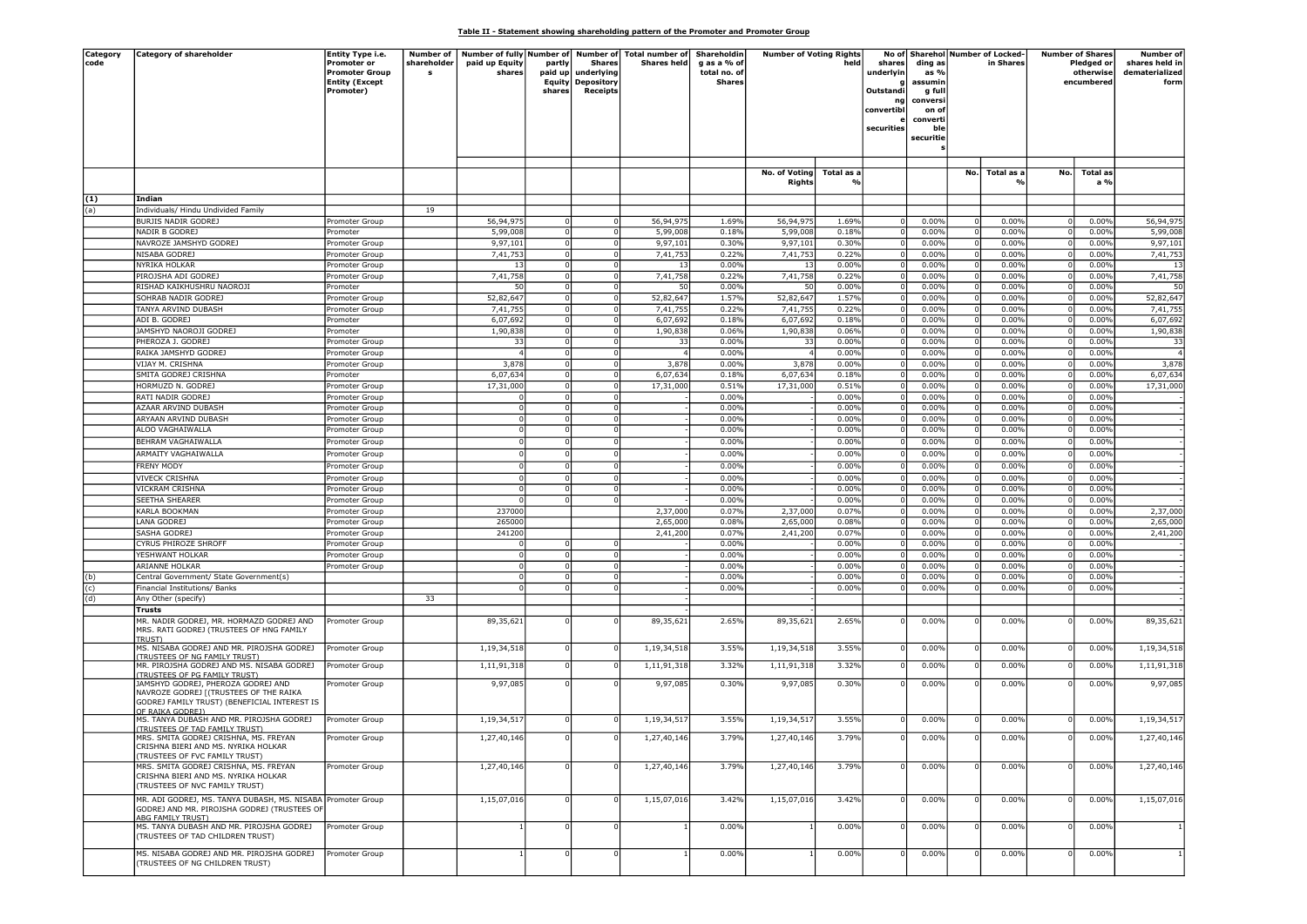| <b>Category</b> | <b>Category of shareholder</b>                                                          | Entity Type i.e.                               | <b>Number of</b> |                |             |                                         | Number of fully Number of Number of Total number of | <b>Shareholdin</b>            | <b>Number of Voting Rights</b> |                |                     |                 |                | No of Sharehol Number of Locked- |     | <b>Number of Shares</b> | Number of                  |
|-----------------|-----------------------------------------------------------------------------------------|------------------------------------------------|------------------|----------------|-------------|-----------------------------------------|-----------------------------------------------------|-------------------------------|--------------------------------|----------------|---------------------|-----------------|----------------|----------------------------------|-----|-------------------------|----------------------------|
| code            |                                                                                         | Promoter or                                    | shareholder      | paid up Equity | partly      | <b>Shares</b>                           | <b>Shares held</b>                                  | g as a % of                   |                                | held           | shares              | ding as         |                | in Shares                        |     | Pledged or              | shares held in             |
|                 |                                                                                         | <b>Promoter Group</b><br><b>Entity (Except</b> | s                | shares         |             | paid up underlying<br>Equity Depository |                                                     | total no. of<br><b>Shares</b> |                                |                | underlyin           | as %<br>assumin |                |                                  |     | otherwise<br>encumbered | dematerialized<br>form     |
|                 |                                                                                         | Promoter)                                      |                  |                | shares      | Receipts                                |                                                     |                               |                                |                | <b>Outstandi</b>    | g full          |                |                                  |     |                         |                            |
|                 |                                                                                         |                                                |                  |                |             |                                         |                                                     |                               |                                |                | nal                 | conversi        |                |                                  |     |                         |                            |
|                 |                                                                                         |                                                |                  |                |             |                                         |                                                     |                               |                                |                | convertibl          | on of           |                |                                  |     |                         |                            |
|                 |                                                                                         |                                                |                  |                |             |                                         |                                                     |                               |                                |                | securities          | converti<br>ble |                |                                  |     |                         |                            |
|                 |                                                                                         |                                                |                  |                |             |                                         |                                                     |                               |                                |                |                     | securitie       |                |                                  |     |                         |                            |
|                 |                                                                                         |                                                |                  |                |             |                                         |                                                     |                               |                                |                |                     |                 |                |                                  |     |                         |                            |
|                 |                                                                                         |                                                |                  |                |             |                                         |                                                     |                               |                                |                |                     |                 |                |                                  |     |                         |                            |
|                 |                                                                                         |                                                |                  |                |             |                                         |                                                     |                               | No. of Voting                  | Total as a     |                     |                 | No.            | Total as a                       | No. | <b>Total as</b>         |                            |
|                 |                                                                                         |                                                |                  |                |             |                                         |                                                     |                               | <b>Rights</b>                  |                |                     |                 |                |                                  |     | a %                     |                            |
|                 | MR. PIROJSHA GODREJ AND MS. NISABA GODREJ                                               | Promoter Group                                 |                  |                |             |                                         |                                                     | 0.00%                         |                                | 0.00%          | $\Omega$            | 0.00%           |                | 0.00%                            |     | 0.00%                   |                            |
|                 | (TRUSTEES OF PG CHILDREN TRUST)                                                         |                                                |                  |                |             |                                         |                                                     |                               |                                |                |                     |                 |                |                                  |     |                         |                            |
|                 | MR. PIROJSHA GODREJ AND MS. NISABA GODREJ                                               | Promoter Group                                 |                  |                |             | 0                                       |                                                     | 0.00%                         |                                | 0.00%          |                     | 0.00%           |                | 0.00%                            |     | 0.00%                   |                            |
|                 | (TRUSTEES OF PG LINEAGE TRUST)                                                          |                                                |                  |                |             |                                         |                                                     |                               |                                |                |                     |                 |                |                                  |     |                         |                            |
|                 | MR. NADIR GODREJ, MR. HORMAZD GODREJ AND                                                | Promoter Group                                 |                  | 1,15,07,016    |             | $\Omega$                                | 1,15,07,016                                         | 3.42%                         | 1,15,07,016                    | 3.42%          |                     | 0.00%           |                | 0.00%                            |     | 0.00%                   | 1,15,07,016                |
|                 | MRS. RATI GODREJ (TRUSTEES OF NBG FAMILY<br><b>TRUST)</b>                               |                                                |                  |                |             |                                         |                                                     |                               |                                |                |                     |                 |                |                                  |     |                         |                            |
|                 | MR. NADIR GODREJ, MR. HORMAZD GODREJ AND                                                | Promoter Group                                 |                  |                |             | $\Omega$                                |                                                     | 0.00%                         |                                | 0.00%          |                     | 0.00%           |                | 0.00%                            |     | 0.00%                   |                            |
|                 | MRS. RATI GODREJ (TRUSTEES OF RNG FAMILY<br><b>TRUST)</b>                               |                                                |                  |                |             |                                         |                                                     |                               |                                |                |                     |                 |                |                                  |     |                         |                            |
|                 | MR. NADIR GODREJ, MR. HORMAZD GODREJ AND                                                | Promoter Group                                 |                  | 79,99,103      |             | 0                                       | 79,99,103                                           | 2.38%                         | 79,99,103                      | 2.38%          |                     | 0.00%           |                | 0.00%                            |     | 0.00%                   | 79,99,103                  |
|                 | MRS. RATI GODREJ (TRUSTEES OF BNG FAMILY                                                |                                                |                  |                |             |                                         |                                                     |                               |                                |                |                     |                 |                |                                  |     |                         |                            |
|                 | <b>TRUST)</b><br>MR. NADIR GODREJ, MR. HORMAZD GODREJ AND                               | Promoter Group                                 |                  |                |             | $\Omega$                                |                                                     | 0.00%                         |                                | 0.00%          | $\Omega$            | 0.00%           | $\Omega$       | 0.00%                            |     | 0.00%                   |                            |
|                 | MRS. RATI GODREJ (TRUSTEES OF BNG                                                       |                                                |                  |                |             |                                         |                                                     |                               |                                |                |                     |                 |                |                                  |     |                         |                            |
|                 | <b>SUCCESSOR TRUST)</b>                                                                 |                                                |                  |                |             |                                         |                                                     |                               |                                |                |                     |                 |                |                                  |     |                         |                            |
|                 | MR. NADIR GODREJ, MR. HORMAZD GODREJ AND<br>MR. BURJIS GODREJ (TRUSTEES OF BNG LINEAGE  | Promoter Group                                 |                  |                |             | $\Omega$                                |                                                     | 0.00%                         |                                | 0.00%          |                     | 0.00%           |                | 0.00%                            |     | 0.00%                   |                            |
|                 | TRUST)                                                                                  |                                                |                  |                |             |                                         |                                                     |                               |                                |                |                     |                 |                |                                  |     |                         |                            |
|                 | MR. NADIR GODREJ, MR. HORMAZD GODREJ AND                                                | Promoter Group                                 |                  | 83,94,193      |             | $^{\circ}$                              | 83,94,193                                           | 2.49%                         | 83,94,193                      | 2.49%          | $\Omega$            | 0.00%           | $\Omega$       | 0.00%                            |     | 0.00%                   | 83,94,193                  |
|                 | MRS. RATI GODREJ (TRUSTEES OF SNG FAMILY<br><b>TRUST)</b>                               |                                                |                  |                |             |                                         |                                                     |                               |                                |                |                     |                 |                |                                  |     |                         |                            |
|                 | MR. NADIR GODREJ, MR. HORMAZD GODREJ AND                                                | Promoter Group                                 |                  |                |             |                                         |                                                     | 0.00%                         |                                | 0.00%          |                     | 0.00%           |                | 0.00%                            |     | 0.00%                   |                            |
|                 | MRS. RATI GODREJ (TRUSTEES OF SNG                                                       |                                                |                  |                |             |                                         |                                                     |                               |                                |                |                     |                 |                |                                  |     |                         |                            |
|                 | <b>SUCCESSOR TRUST)</b><br>MR. NADIR GODREJ, MR. HORMAZD GODREJ AND                     | Promoter Group                                 |                  |                |             | $\Omega$                                |                                                     | 0.00%                         |                                | 0.00%          | $\Omega$            | 0.00%           | $\Omega$       | 0.00%                            |     | 0.00%                   |                            |
|                 | MR. SOHRAB GODREJ (TRUSTEES OF SNG LINEAGE                                              |                                                |                  |                |             |                                         |                                                     |                               |                                |                |                     |                 |                |                                  |     |                         |                            |
|                 | <b>TRUST)</b>                                                                           |                                                |                  |                |             |                                         |                                                     |                               |                                |                |                     |                 |                |                                  |     |                         |                            |
|                 | MRS. SMITA GODREJ CRISHNA, MS. FREYAN<br>CRISHNA BIERI AND MS. NYRIKA HOLKAR            | Promoter Group                                 |                  |                |             | $\Omega$                                |                                                     | 0.00%                         |                                | 0.00%          | $\Omega$            | 0.00%           |                | 0.00%                            |     | 0.00%                   |                            |
|                 | <b>TRUSTEES OF NVC CHILDREN TRUST)</b>                                                  |                                                |                  |                |             |                                         |                                                     |                               |                                |                |                     |                 |                |                                  |     |                         |                            |
|                 | MRS. SMITA GODREJ CRISHNA, MR. VIJAY MOHAN<br>CRISHNA, MS. FREYAN CRISHNA BIERI AND MS. | Promoter Group                                 |                  | 98,92,463      |             | $\Omega$                                | 98,92,463                                           | 2.94%                         | 98,92,463                      | 2.94%          |                     | 0.00%           |                | 0.00%                            |     | 0.00%                   | 98,92,463                  |
|                 | NYRIKA HOLKAR (TRUSTEES OF SGC FAMILY TRUST                                             |                                                |                  |                |             |                                         |                                                     |                               |                                |                |                     |                 |                |                                  |     |                         |                            |
|                 |                                                                                         |                                                |                  |                |             |                                         |                                                     |                               |                                |                |                     |                 |                |                                  |     |                         |                            |
|                 | MRS. SMITA GODREJ CRISHNA, MR. VIJAY MOHAN<br>CRISHNA, MS. FREYAN CRISHNA BIERI AND MS. | Promoter Group                                 |                  |                |             | $\Omega$                                |                                                     | 0.00%                         |                                | 0.00%          |                     | 0.00%           |                | 0.00%                            |     | 0.00%                   |                            |
|                 | NYRIKA HOLKAR (TRUSTEES OF VMC FAMILY                                                   |                                                |                  |                |             |                                         |                                                     |                               |                                |                |                     |                 |                |                                  |     |                         |                            |
|                 | <b>TRUST)</b><br>MRS. SMITA GODREJ CRISHNA, MS. FREYAN                                  | Promoter Group                                 |                  |                |             | $\Omega$                                |                                                     | 0.00%                         |                                | 0.00%          |                     | 0.00%           |                | 0.00%                            |     | 0.00%                   |                            |
|                 | CRISHNA BIERI AND MS. NYRIKA HOLKAR                                                     |                                                |                  |                |             |                                         |                                                     |                               |                                |                |                     |                 |                |                                  |     |                         |                            |
|                 | (TRUSTEES OF FVC CHILDREN TRUST)                                                        |                                                |                  |                |             |                                         |                                                     |                               |                                |                |                     |                 |                |                                  |     |                         |                            |
|                 | MR. JAMSHYD GODREJ, MRS. PHEROZA GODREJ<br>AND MR. NAVROZE GODREJ (TRUSTEES OF JNG      | Promoter Group                                 |                  | 91,60,215      |             | $^{\circ}$                              | 91,60,215                                           | 2.72%                         | 91,60,215                      | 2.72%          | $\Omega$            | 0.00%           | $\Omega$       | 0.00%                            |     | 0.00%                   | 91,60,215                  |
|                 | <b>FAMILY TRUST)</b>                                                                    |                                                |                  |                |             |                                         |                                                     |                               |                                |                |                     |                 |                |                                  |     |                         |                            |
|                 | MR. JAMSHYD GODREJ, MRS. PHEROZA GODREJ                                                 | Promoter Group                                 |                  | 1,56,19,033    |             | $\mathbf{0}$                            | 1,56,19,033                                         | 4.64%                         | 1,56,19,033                    | 4.64%          | $\Omega$            | 0.00%           | $\Omega$       | 0.00%                            |     | 0.00%                   | 1,56,19,033                |
|                 | AND MR. NAVROZE GODREJ (TRUSTEES OF RAIKA<br>LINEAGE TRUST)                             |                                                |                  |                |             |                                         |                                                     |                               |                                |                |                     |                 |                |                                  |     |                         |                            |
|                 | MR. JAMSHYD GODREJ, MRS. PHEROZA GODREJ                                                 | Promoter Group                                 |                  | 1,56,19,983    |             | $\mathbf 0$                             | 1,56,19,983                                         | 4.64%                         | 1,56,19,983                    | 4.64%          | $\Omega$            | 0.00%           | $\Omega$       | 0.00%                            |     | 0.00%                   | 1,56,19,983                |
|                 | AND MR. NAVROZE GODREJ (TRUSTEES OF                                                     |                                                |                  |                |             |                                         |                                                     |                               |                                |                |                     |                 |                |                                  |     |                         |                            |
|                 | <b>NAVROZE LINEAGE TRUST)</b><br>MR. JAMSHYD GODREJ, MRS. PHEROZA GODREJ                | Promoter Group                                 |                  |                |             | $^{\circ}$                              |                                                     | 0.00%                         |                                | 0.00%          |                     | 0.00%           | $\Omega$       | 0.00%                            |     | 0.00%                   |                            |
|                 | AND MR. NAVROZE GODREJ (TRUSTEES OF PJG                                                 |                                                |                  |                |             |                                         |                                                     |                               |                                |                |                     |                 |                |                                  |     |                         |                            |
|                 | <b>FAMILY TRUST )</b><br>MR. JAMSHYD GODREJ, MRS. PHEROZA GODREJ                        | Promoter Group                                 |                  |                |             |                                         |                                                     | 0.00%                         |                                | 0.00%          |                     | 0.00%           |                | 0.00%                            |     | 0.00%                   |                            |
|                 | AND MR. NAVROZE GODREJ (TRUSTEES OF NJG                                                 |                                                |                  |                |             |                                         |                                                     |                               |                                |                |                     |                 |                |                                  |     |                         |                            |
|                 | <b>FAMILY TRUST)</b><br>MR. JAMSHYD GODREJ, MRS. PHEROZA GODREJ                         | Promoter Group                                 |                  |                |             |                                         |                                                     | 0.00%                         |                                | 0.00%          | $\Omega$            | 0.00%           |                | 0.00%                            |     | 0.00%                   |                            |
|                 | AND MR. NAVROZE GODREJ (TRUSTEES OF RJG                                                 |                                                |                  |                |             |                                         |                                                     |                               |                                |                |                     |                 |                |                                  |     |                         |                            |
|                 | <b>FAMILY TRUST)</b>                                                                    |                                                |                  |                |             |                                         |                                                     |                               |                                |                |                     |                 |                |                                  |     |                         |                            |
|                 | <b>Bodies Corporate</b>                                                                 |                                                |                  |                |             |                                         |                                                     |                               |                                |                |                     |                 |                |                                  |     |                         |                            |
|                 | GODREJ & BOYCE MFG. CO. LTD.<br><b>ABG VENTURES LLP</b>                                 | Promoter<br>Promoter Group                     |                  | $\Omega$       |             | $^{\circ}$<br>$\overline{0}$            |                                                     | 0.00%<br>0.00%                |                                | 0.00%<br>0.00% | 0<br>$\overline{0}$ | 0.00%<br>0.00%  |                | 0.00%<br>0.00%                   |     | 0.00%<br>0.00%          | $\overline{0}$<br>$\Omega$ |
|                 | ANAMUDI REAL ESTATES LLP                                                                | Promoter Group                                 |                  | 1916792        |             | $\mathbf 0$                             | 19,16,792                                           | 0.57%                         | 19,16,792                      | 0.57%          |                     | 0.00%           |                | 0.00%                            |     | 0.00%                   | 19,16,792                  |
|                 | AREL ENTERPRISE LLP                                                                     | Promoter Group                                 |                  | 2770983        |             | $\overline{0}$                          | 27,70,983                                           | 0.82%                         | 27,70,983                      | 0.82%          | $\mathbf 0$         | 0.00%           |                | 0.00%                            |     | 0.00%                   | 27,70,983                  |
|                 | FUTURE FACTORY LLP                                                                      | Promoter Group                                 |                  | 0              | $\mathbf 0$ | $\circ$                                 |                                                     | 0.00%                         | 0                              | 0.00%          | $\overline{0}$      | 0.00%           | 0              | 0.00%                            |     | 0.00%                   | $\overline{0}$             |
|                 | GODREJ & BOYCE ENTERPRISE LLP                                                           | Promoter Group                                 |                  | $\Omega$       |             | $\overline{0}$                          |                                                     | 0.00%                         | $\Omega$                       | 0.00%          | $\mathbf 0$         | 0.00%           | $\overline{0}$ | 0.00%                            |     | 0.00%                   | $\overline{\mathbf{0}}$    |
|                 | GODREJ & KHIMJI (MIDDLE EAST) LLC                                                       | Promoter Group                                 |                  |                |             |                                         |                                                     | 0.00%                         |                                | 0.00%          |                     | 0.00%           |                | 0.00%                            |     | 0.00%                   | $\overline{0}$             |
|                 |                                                                                         |                                                |                  |                |             |                                         |                                                     |                               |                                |                |                     |                 |                |                                  |     |                         |                            |
|                 | GODREJ (VIETNAM) CO. LTD.                                                               | Promoter Group                                 |                  |                |             | $\Omega$                                |                                                     | 0.00%                         |                                | 0.00%          | $\Omega$            | 0.00%           | $\Omega$       | 0.00%                            |     | 0.00%                   | $\mathbf 0$                |
|                 |                                                                                         |                                                |                  |                |             |                                         |                                                     |                               |                                |                |                     |                 |                |                                  |     |                         |                            |
|                 | GODREJ AMERICAS INC                                                                     | Promoter Group                                 |                  |                |             | 0                                       |                                                     | 0.00%                         |                                | 0.00%          | $\Omega$            | 0.00%           | $\Omega$       | 0.00%                            |     | 0.00%                   | $\overline{0}$             |
|                 |                                                                                         |                                                |                  |                |             |                                         |                                                     |                               |                                |                |                     |                 |                |                                  |     |                         |                            |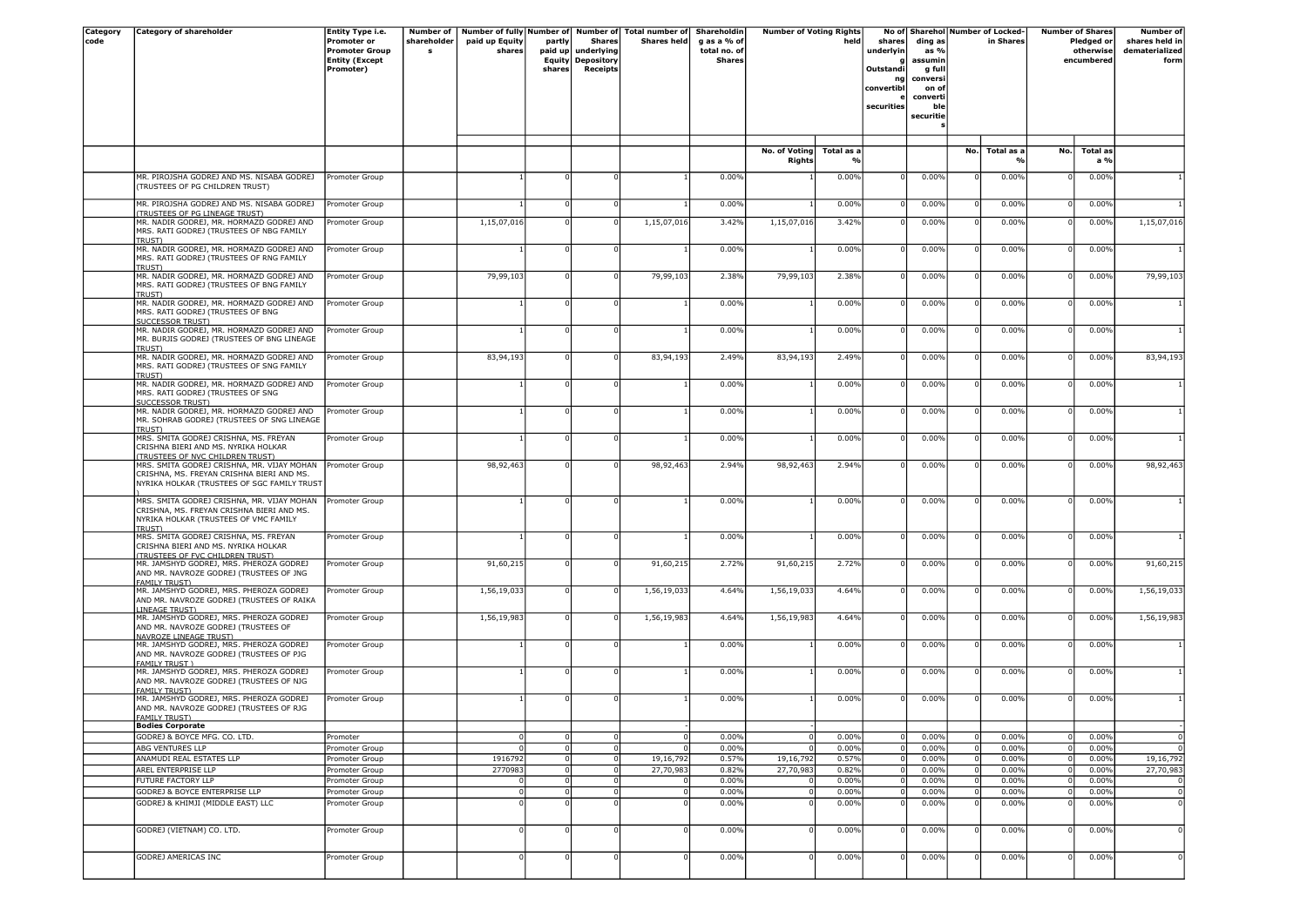| Category | <b>Category of shareholder</b>                            | Entity Type i.e.      | <b>Number of</b> |                |           |                          | Number of fully Number of Number of Total number of | Shareholdin   | <b>Number of Voting Rights</b> |                |                |           |                | No of Sharehol Number of Locked- |          | <b>Number of Shares</b> | Number of      |
|----------|-----------------------------------------------------------|-----------------------|------------------|----------------|-----------|--------------------------|-----------------------------------------------------|---------------|--------------------------------|----------------|----------------|-----------|----------------|----------------------------------|----------|-------------------------|----------------|
| code     |                                                           | <b>Promoter or</b>    | shareholder      | paid up Equity | partly    | <b>Shares</b>            | <b>Shares held</b>                                  | g as a % of   |                                | held           | shares         | ding as   |                | in Shares                        |          | Pledged or              | shares held in |
|          |                                                           | <b>Promoter Group</b> | s                | shares         | paid up   | underlying               |                                                     | total no. of  |                                |                | underlyin      | as %      |                |                                  |          | otherwise               | dematerialized |
|          |                                                           | <b>Entity (Except</b> |                  |                |           | Equity Depository        |                                                     | <b>Shares</b> |                                |                |                | assumin   |                |                                  |          | encumbered              | form           |
|          |                                                           | Promoter)             |                  |                | shares    | Receipts                 |                                                     |               |                                |                | Outstandi      | g full    |                |                                  |          |                         |                |
|          |                                                           |                       |                  |                |           |                          |                                                     |               |                                |                | ng             | conversi  |                |                                  |          |                         |                |
|          |                                                           |                       |                  |                |           |                          |                                                     |               |                                |                | convertibl     | on of     |                |                                  |          |                         |                |
|          |                                                           |                       |                  |                |           |                          |                                                     |               |                                |                |                | converti  |                |                                  |          |                         |                |
|          |                                                           |                       |                  |                |           |                          |                                                     |               |                                |                | securities     | ble       |                |                                  |          |                         |                |
|          |                                                           |                       |                  |                |           |                          |                                                     |               |                                |                |                | securitie |                |                                  |          |                         |                |
|          |                                                           |                       |                  |                |           |                          |                                                     |               |                                |                |                |           |                |                                  |          |                         |                |
|          |                                                           |                       |                  |                |           |                          |                                                     |               |                                |                |                |           |                |                                  |          |                         |                |
|          |                                                           |                       |                  |                |           |                          |                                                     |               | No. of Voting Total as a       |                |                |           | No.            | Total as a                       | No.      | <b>Total as</b>         |                |
|          |                                                           |                       |                  |                |           |                          |                                                     |               | Rights                         |                |                |           |                |                                  |          | a %                     |                |
|          |                                                           |                       |                  |                |           |                          |                                                     |               |                                |                |                |           |                |                                  |          |                         |                |
|          | GODREJ CONSUMER PRODUCTS LIMITED                          | Promoter Group        |                  |                |           | $\overline{0}$           |                                                     | 0.00%         |                                | 0.00%          | $\overline{0}$ | 0.00%     |                | 0.00%                            |          | 0.00%                   |                |
|          | GODREJ CONSOVEYO LOGISTICS AUTOMATION                     | Promoter Group        |                  |                |           |                          |                                                     | 0.00%         |                                | 0.00%          |                | 0.00%     |                | 0.00%                            |          | 0.00%                   | $\mathbf 0$    |
|          | IMITED                                                    |                       |                  |                |           |                          |                                                     |               |                                |                |                |           |                |                                  |          |                         |                |
|          | GODREJ HOLDINGS PVT. LTD.                                 | Promoter Group        |                  |                |           | $\overline{0}$           |                                                     | 0.00%         | $^{\circ}$                     | 0.00%          | 0              | 0.00%     |                | 0.00%                            |          | 0.00%                   | $\mathbf 0$    |
|          | GODREJ (SINGAPORE) PTE. LTD.                              | Promoter Group        |                  |                |           |                          |                                                     | 0.00%         |                                | 0.00%          |                | 0.00%     |                | 0.00%                            |          | 0.00%                   | $\overline{0}$ |
|          |                                                           |                       |                  |                |           |                          |                                                     |               |                                |                |                |           |                |                                  |          |                         |                |
|          | GODREJ INFOTECH (SINGAPORE) PTE LTD                       | Promoter Group        |                  |                |           |                          |                                                     | 0.00%         | $\Omega$                       | 0.00%          |                | 0.00%     |                | 0.00%                            |          | 0.00%                   | $\mathbf{0}$   |
|          |                                                           |                       |                  |                |           |                          |                                                     |               |                                |                |                |           |                |                                  |          |                         |                |
|          |                                                           |                       |                  |                |           |                          |                                                     |               |                                |                |                |           |                |                                  |          |                         |                |
|          | GODREJ INFOTECH AMERICAS INC                              | Promoter Group        |                  |                |           |                          |                                                     | 0.00%         | $\Omega$                       | 0.00%          |                | 0.00%     |                | 0.00%                            |          | 0.00%                   | $\mathbf 0$    |
|          |                                                           |                       |                  |                |           |                          |                                                     |               |                                |                |                |           |                |                                  |          |                         |                |
|          |                                                           |                       |                  |                |           |                          |                                                     |               |                                |                |                |           |                |                                  |          |                         |                |
|          | GODREJ INFOTECH LTD                                       | Promoter Group        |                  |                |           | 0                        |                                                     | 0.00%         | $\Omega$                       | 0.00%          | 0              | 0.00%     |                | 0.00%                            |          | 0.00%                   |                |
|          | GODREJ UEP (SINGAPORE) PTE. LTD.                          | Promoter Group        |                  |                |           |                          |                                                     | 0.00%         |                                | 0.00%          |                | 0.00%     |                | 0.00%                            |          | 0.00%                   | $\mathbf 0$    |
|          |                                                           |                       |                  |                |           |                          |                                                     |               |                                |                |                |           |                |                                  |          |                         |                |
|          |                                                           |                       |                  |                |           |                          |                                                     |               |                                |                |                |           |                |                                  |          |                         |                |
|          | GODREJ INVESTMENT ADVISORS PRIVATE LIMITED Promoter Group |                       |                  |                |           | $\Omega$                 |                                                     | 0.00%         | $\Omega$                       | 0.00%          |                | 0.00%     |                | 0.00%                            |          | 0.00%                   | $\mathbf 0$    |
|          |                                                           |                       |                  |                |           |                          |                                                     |               |                                |                |                |           |                |                                  |          |                         |                |
|          | GODREJ SEEDS & GENETICS LIMITED                           | Promoter Group        |                  |                |           | $\overline{0}$           |                                                     | 0.00%         |                                | 0.00%          | $\Omega$       | 0.00%     |                | 0.00%                            |          | 0.00%                   |                |
|          | I T DRAGON PTE LTD.                                       | Promoter Group        |                  |                |           |                          |                                                     | 0.00%         |                                | 0.00%          |                | 0.00%     |                | 0.00%                            |          | 0.00%                   | $\mathbf{0}$   |
|          |                                                           |                       |                  |                |           |                          |                                                     |               |                                |                |                |           |                |                                  |          |                         |                |
|          |                                                           |                       |                  |                |           |                          |                                                     |               |                                |                |                |           |                |                                  | $\Omega$ |                         |                |
|          | ING ENTERPRISE LLP                                        | Promoter Group        |                  |                |           | 0                        |                                                     | 0.00%         | $\circ$                        | 0.00%          | $\overline{0}$ | 0.00%     | $^{\circ}$     | 0.00%                            |          | 0.00%                   | $\mathbf{0}$   |
|          | MUKTESHWAR REALTY PVT LTD                                 | Promoter Group        |                  |                |           | 0                        | - 0                                                 | 0.00%         | $\overline{0}$                 | 0.00%          | 0              | 0.00%     | - 0            | 0.00%                            |          | 0.00%                   | $\overline{0}$ |
|          | NBG ENTERPRISE LLP                                        | Promoter Group        |                  |                |           | $\Omega$                 |                                                     | 0.00%         | $\Omega$                       | 0.00%          |                | 0.00%     |                | 0.00%                            |          | 0.00%                   | $\overline{0}$ |
|          | PARAKH AGENCIES PVT LTD                                   | Promoter Group        |                  |                |           | $\overline{0}$           |                                                     | 0.00%         | $^{\circ}$                     | 0.00%          | 0              | 0.00%     |                | 0.00%                            |          | 0.00%                   | $\mathbf 0$    |
|          | RKN ENTERPRISE LLP                                        | Promoter Group        |                  |                |           | -ol                      | 0                                                   | 0.00%         | $\circ$                        | 0.00%          | 0              | 0.00%     | - 0            | 0.00%                            |          | 0.00%                   | $\overline{0}$ |
|          | <b>SVC ENTERPRISE LLP</b>                                 | Promoter Group        |                  |                |           | $\overline{0}$           |                                                     | 0.00%         | $\Omega$                       | 0.00%          | 0              | 0.00%     |                | 0.00%                            |          | 0.00%                   | $\overline{0}$ |
|          | LVD GODREJ INFOTECH NV                                    | Promoter Group        |                  |                |           |                          |                                                     | 0.00%         |                                | 0.00%          |                | 0.00%     |                | 0.00%                            |          | 0.00%                   | $\mathbf 0$    |
|          |                                                           |                       |                  |                |           |                          |                                                     |               |                                |                |                |           |                |                                  |          |                         |                |
|          |                                                           |                       |                  |                |           |                          |                                                     |               |                                |                |                |           |                |                                  |          |                         |                |
|          | SHEETAK INC                                               | Promoter Group        |                  |                |           |                          |                                                     | 0.00%         | $\Omega$                       | 0.00%          | $^{\circ}$     | 0.00%     | - 0            | 0.00%                            |          | 0.00%                   | $\mathbf{0}$   |
|          |                                                           |                       |                  |                |           |                          |                                                     |               |                                |                |                |           |                |                                  |          |                         |                |
|          |                                                           |                       |                  |                |           |                          |                                                     |               |                                |                |                |           |                |                                  |          |                         |                |
|          | URBAN ELECTRIC POWER INC                                  | Promoter Group        |                  |                |           |                          |                                                     | 0.00%         |                                | 0.00%          | $\Omega$       | 0.00%     |                | 0.00%                            |          | 0.00%                   | $\overline{0}$ |
|          |                                                           |                       |                  |                |           |                          |                                                     |               |                                |                |                |           |                |                                  |          |                         |                |
|          | VEROMATIC INTERNATIONAL BV                                | Promoter Group        |                  |                |           | O                        |                                                     | 0.00%         |                                | 0.00%          |                | 0.00%     |                | 0.00%                            |          | 0.00%                   | $\Omega$       |
|          |                                                           |                       |                  |                |           |                          |                                                     |               |                                |                |                |           |                |                                  |          |                         |                |
|          |                                                           |                       |                  |                |           |                          |                                                     |               |                                |                |                |           |                |                                  |          |                         |                |
|          | INNOVIA MULTIVENTURES PRIVATE LIMITED                     | Promoter Group        |                  |                |           | $\overline{0}$           |                                                     | 0.00%         | $\overline{0}$                 | 0.00%          | 0              | 0.00%     |                | 0.00%                            |          | 0.00%                   | $\Omega$       |
|          | PRAVIZ DEVELOPERS PRIVATE LIMITED                         | Promoter Group        |                  |                |           | 0                        |                                                     | 0.00%         | $\Omega$                       | 0.00%          | $\Omega$       | 0.00%     |                | 0.00%                            |          | 0.00%                   | $\mathbf 0$    |
|          | KARUKACHAL DEVELOPERS PRIVATE LIMITED                     | Promoter Group        |                  |                |           |                          |                                                     | 0.00%         |                                | 0.00%          |                | 0.00%     |                | 0.00%                            |          | 0.00%                   | $\overline{0}$ |
|          |                                                           |                       |                  |                |           |                          |                                                     |               |                                |                |                |           |                |                                  |          |                         |                |
|          | GODREJ HOUSING FINANCE LIMITED                            | Promoter Group        |                  |                |           | 0                        |                                                     | 0.00%         | $\Omega$                       | 0.00%          | 0              | 0.00%     |                | 0.00%                            |          | 0.00%                   | $\mathbf{0}$   |
|          | SHAKTI SUSTAINABLE ENERGY FOUNDATION                      | Promoter Group        |                  |                |           |                          |                                                     | 0.00%         |                                | 0.00%          |                | 0.00%     |                | 0.00%                            |          | 0.00%                   | $\mathbf 0$    |
|          |                                                           |                       |                  |                |           |                          |                                                     |               |                                |                |                |           |                |                                  |          |                         |                |
|          | Ceres Developers Private Limited                          | Promoter Group        |                  |                |           | $\Omega$                 |                                                     | 0.00%         | 0                              | 0.00%          | $\Omega$       | 0.00%     |                | 0.00%                            |          | 0.00%                   | $\Omega$       |
|          | GODREJ UEP PRIVATE LIMITED                                | Promoter Group        | $\overline{0}$   |                |           | 0                        | 0.00%                                               |               | 0.00%                          |                | 0.00%          | $\Omega$  | 0.00%          |                                  | 0.00%    |                         |                |
|          | TNP ENTERPRISE LLP                                        | Promoter Group        | 0                |                |           | $\circ$                  | 0.00%                                               |               | 0.00%                          | $\overline{0}$ | 0.00%          | ΩI        | 0.00%          |                                  | 0.00%    |                         |                |
|          | ANBG ENTERPRISE LLP                                       | Promoter Group        | $\Omega$         |                |           | $\Omega$                 | 0.00%                                               |               | 0.00%                          | - 0            | 0.00%          | 0         | 0.00%          |                                  | 0.00%    |                         |                |
|          | <b>INDIA WEAVES</b>                                       | Promoter Group        | $^{\circ}$       |                |           | 0                        | 0.00%                                               |               | 0.00%                          | $\Omega$       | 0.00%          | ΩI        | 0.00%          |                                  | 0.00%    |                         |                |
|          |                                                           |                       |                  |                |           |                          |                                                     |               |                                |                |                |           |                |                                  |          |                         |                |
|          | CYMROZA ART GALLERY                                       | Promoter Group        | 0                |                |           | $\overline{0}$           | 0.00%                                               |               | 0.00%                          |                | 0.00%          |           | 0.00%          |                                  | 0.00%    |                         |                |
|          | MINILAND SCHOOL                                           | Promoter Group        |                  |                |           |                          | 0.00%                                               |               | 0.00%                          |                | 0.00%          |           | 0.00%          |                                  | 0.00%    |                         |                |
|          | Partnership Firm                                          |                       |                  |                |           |                          |                                                     |               |                                |                |                |           |                |                                  |          |                         |                |
|          | RISHAD KAIKHUSHRU NAOROJI & OTHERS                        | Promoter Group        |                  | 4,25,83,272    |           |                          | 4,25,83,272                                         | 12.65%        | 4,25,83,272                    | 12.65%         |                | $0.00\%$  |                | <b>0.00%</b>                     |          | <b>0.00%</b>            | 4, 25, 83, 212 |
|          | (PARTNERS OF RKN ENTERPRISES)                             |                       |                  |                |           |                          |                                                     |               |                                |                |                |           |                |                                  |          |                         |                |
|          | Sub-Total (A)(1)                                          |                       | 52               | 22,61,26,774   | 0         | 0                        | 22,61,26,774                                        | 67.18%        | 22,61,26,774                   | 67.18%         | 0              | 0.00%     | $\mathbf{0}$   | 0.00%                            | 0        | $0.00\%$                | 22,61,26,774   |
| (2)      | Foreign                                                   |                       |                  |                |           |                          |                                                     |               |                                |                |                |           |                |                                  |          |                         |                |
| (a)      | Individuals (Non-Resident Individuals/ Foreign            |                       | $\mathbf{1}$     |                |           |                          |                                                     | 0.00%         |                                | 0.00%          |                | 0.00%     |                | 0.00%                            |          | 0.00%                   |                |
|          | (ndividuals)                                              |                       |                  |                |           |                          |                                                     |               |                                |                |                |           |                |                                  |          |                         | $\Omega$       |
|          | FREYAN CRISHNA BIERI                                      | Promoter Group        |                  | 13             |           | 0                        | 13                                                  | 0.00%         | 13                             | 0.00%          | 0              | 0.00%     | - 0            | 0.00%                            |          | 0.00%                   | 13             |
| (b)      | Government                                                |                       | $\mathbf 0$      |                |           | $\mathbf 0$              |                                                     | 0.00%         | $\circ$                        | 0.00%          | $\overline{0}$ | 0.00%     | $^{\circ}$     | 0.00%                            |          | 0.00%                   | $\circ$        |
| (c)      | Institutions                                              |                       | $\mathbf 0$      | $\Omega$       |           | 0                        | $\Omega$                                            | 0.00%         | $\circ$                        | 0.00%          | $\mathbf 0$    | 0.00%     | $^{\circ}$     | 0.00%                            |          | 0.00%                   | $\circ$        |
|          |                                                           |                       |                  |                |           |                          |                                                     |               |                                |                |                |           |                |                                  |          |                         |                |
| (d)      | Foreign Portfolio Investor                                |                       | $\mathbf 0$      | $\Omega$       |           | 0                        | $\overline{0}$                                      | 0.00%         | $\circ$                        | 0.00%          | $\overline{0}$ | 0.00%     | $\overline{0}$ | 0.00%                            | $\Omega$ | 0.00%                   | $\circ$        |
| (e)      | Any Other (specify)                                       |                       | $\mathsf 0$      | $\epsilon$     |           | 0                        |                                                     | 0.00%         | 0                              | 0.00%          | $\overline{0}$ | 0.00%     | $\overline{0}$ | 0.00%                            |          | 0.00%                   | $\overline{0}$ |
|          | Sub-Total (A)(2)                                          |                       | 1                | 13             | οl        | $\overline{\phantom{a}}$ | 13                                                  | 0.00%         | 13                             | 0.00%          | $\mathbf{0}$   | $0.00\%$  | $\mathbf{0}$   | 0.00%                            | o        | 0.00%                   | 13             |
|          | <b>Total Shareholding of Promoter and Promoter</b>        |                       | 53               | 22,61,26,787   | $\bullet$ | $\mathbf{o}$             | 22,61,26,787                                        | 67.18%        | 226126787                      | 67.18%         | $\mathbf 0$    | $0.00\%$  | $\Omega$       | 0.00%                            |          | 0.00%                   | 22,61,26,787   |
|          | Group $(A) = (A)(1)+(A)(2)$                               |                       |                  |                |           |                          |                                                     |               |                                |                |                |           |                |                                  |          |                         |                |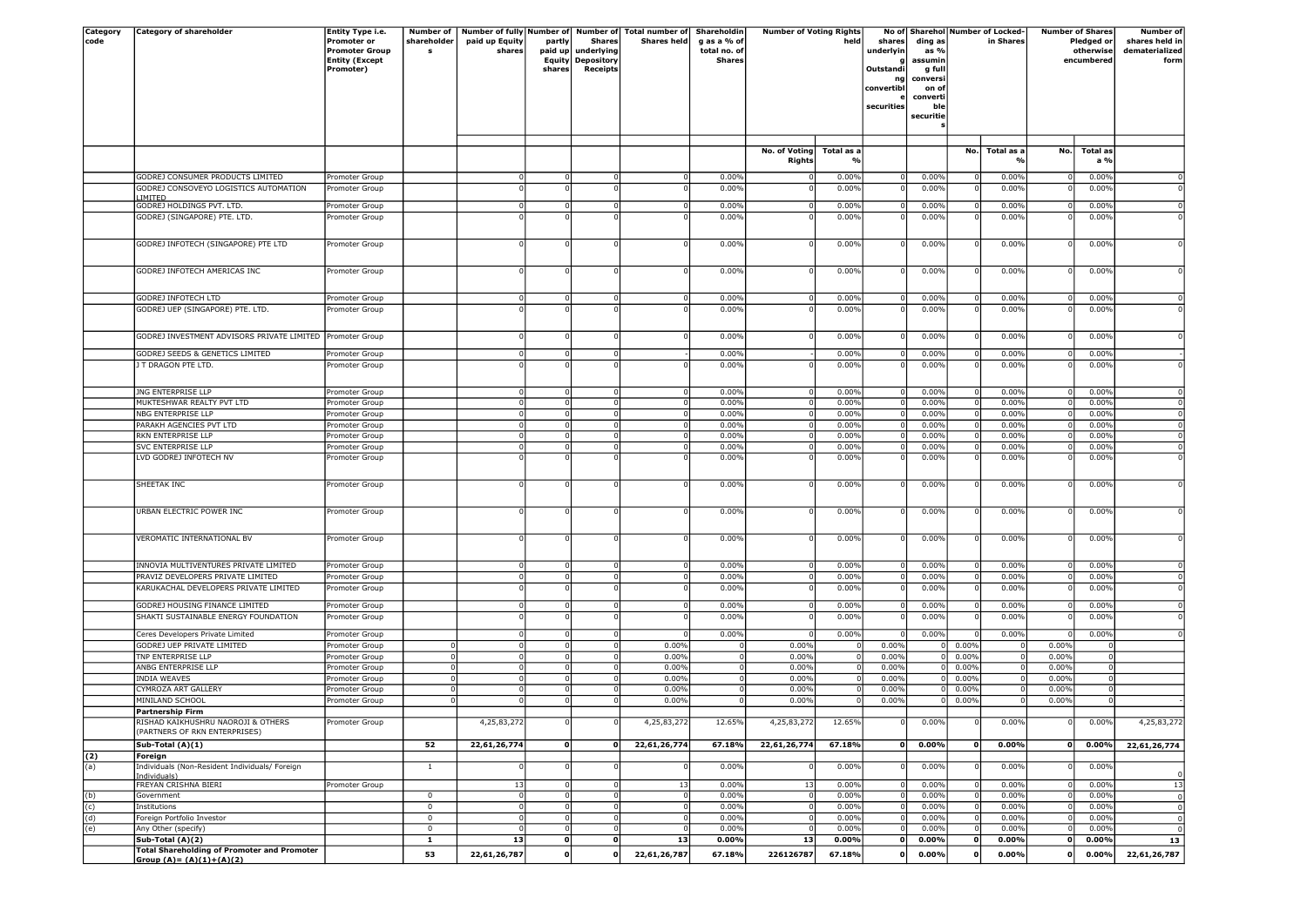## Table III - Statement showing shareholding pattern of the Public shareholder

| code | Catego Category of shareholder Number of                                                                               | shareholders   | <b>Number of</b><br>fully paid up<br>Equity<br>shares | partly<br>paid up<br>Equity<br>shares | Number of Number of<br><b>Shares</b><br>underlying<br><b>Depository</b><br><b>Receipts</b> | Total<br>number of<br><b>Shares held</b> | Shareholding<br>as a % of total<br>no. of Shares | <b>Number of Voting</b><br><b>Rights held</b> |                        | No of shares<br>underlying<br>Outstanding<br>convertible<br>securities | Shareholding<br>as as %<br>assuming full<br>conversion<br>nf<br>convertible<br>securities |              | Number of<br>Locked-in<br><b>Shares</b> | Pledged or<br>otherwise<br>encumbered |                        | Number of Shares Number of shares<br>held in<br>dematerialized<br>form |
|------|------------------------------------------------------------------------------------------------------------------------|----------------|-------------------------------------------------------|---------------------------------------|--------------------------------------------------------------------------------------------|------------------------------------------|--------------------------------------------------|-----------------------------------------------|------------------------|------------------------------------------------------------------------|-------------------------------------------------------------------------------------------|--------------|-----------------------------------------|---------------------------------------|------------------------|------------------------------------------------------------------------|
|      |                                                                                                                        |                |                                                       |                                       |                                                                                            |                                          |                                                  | No., of<br>Voting<br><b>Rights</b>            | <b>Total as</b><br>a % |                                                                        |                                                                                           | No.          | Total as a<br>%                         | No.                                   | <b>Total</b><br>as a % |                                                                        |
| (1)  | Institutions                                                                                                           |                |                                                       |                                       |                                                                                            |                                          |                                                  |                                               |                        |                                                                        |                                                                                           |              |                                         |                                       |                        |                                                                        |
| (a)  | Mutual Funds / UTI                                                                                                     | 23             | 3409316                                               | 0                                     | $\Omega$                                                                                   | 3409316                                  | 1.01%                                            | 3409316                                       | 1.01%                  | 0                                                                      | 0.00%                                                                                     | $\Omega$     | 0.00%                                   | $\circ$                               | 0.00%                  | 3409316                                                                |
| (b)  | Venture Capital Funds                                                                                                  | $\overline{0}$ |                                                       | ol                                    | $\Omega$                                                                                   |                                          | 0.00%                                            | $\overline{0}$                                | 0.00%                  | $\Omega$                                                               | 0.00%                                                                                     | $\Omega$     | 0.00%                                   | $\overline{0}$                        | 0.00%                  |                                                                        |
| (c)  | Alternate Investment<br>Funds                                                                                          | $\mathbf 0$    |                                                       | $\mathbf{0}$                          |                                                                                            |                                          | 0.00%                                            | $\Omega$                                      | 0.00%                  |                                                                        | 0.00%                                                                                     |              | 0.00%                                   | $\Omega$                              | 0.00%                  |                                                                        |
| (d)  | Foreign Venture Capital<br>Investors                                                                                   | 0              | $\Omega$                                              | 0                                     | $\Omega$                                                                                   |                                          | 0.00%                                            | $\Omega$                                      | 0.00%                  | $\Omega$                                                               | 0.00%                                                                                     |              | 0.00%                                   |                                       | 0.00%                  |                                                                        |
| (e)  | Foreign Portfolio Investors<br>/ Foreign Institutional<br>Investors                                                    | 128            | 22258159                                              | 0                                     | $\Omega$                                                                                   | 22258159                                 | 6.61%                                            | 22258159                                      | 6.61%                  | $\Omega$                                                               | 0.00%                                                                                     |              | 0.00%                                   | $\Omega$                              | 0.00%                  | 22253357                                                               |
|      | <b>AVI Global Trust Plc</b>                                                                                            | $\mathbf{1}$   | 6747239                                               | $\mathbf 0$                           | $\Omega$                                                                                   | 6747239                                  | 2.00%                                            | 6747239                                       | 2.00%                  | $\Omega$                                                               | 0.00%                                                                                     | -C           | 0.00%                                   | $\overline{0}$                        | 0.00%                  | 6747239                                                                |
| (f)  | Financial Institutions/<br>Banks                                                                                       | 17             | 2543468                                               | οI                                    |                                                                                            | 2543468                                  | 0.76%                                            | 2543468                                       | 0.76%                  |                                                                        | 0.00%                                                                                     |              | 0.00%                                   | $\Omega$                              | 0.00%                  | 2538396                                                                |
| (g)  | Insurance Companies<br>Life Insurance Corporation                                                                      | $\mathbf{1}$   | 6748250                                               | οI                                    | $\Omega$                                                                                   | 6748250                                  | 2.00%                                            | 6748250                                       | 2.00%                  | $\Omega$                                                               | 0.00%                                                                                     |              | 0.00%                                   |                                       | 0.00%                  | 6748250                                                                |
| (h)  | of India<br>Provident Funds/Pension                                                                                    | οI             |                                                       | -o I                                  | $\Omega$                                                                                   | $\Omega$                                 | 0.00%                                            | $\overline{0}$                                | 0.00%                  | $\Omega$                                                               | 0.00%                                                                                     |              | 0.00%                                   | $\Omega$                              | 0.00%                  |                                                                        |
| (i)  | Funds<br>Any Other                                                                                                     | $\mathbf 0$    |                                                       | 0                                     | $\overline{0}$                                                                             | $\Omega$                                 | 0.00%                                            | $\Omega$                                      | 0.00%                  | 0                                                                      | 0.00%                                                                                     | $\Omega$     | 0.00%                                   | $\overline{0}$                        | 0.00%                  |                                                                        |
|      | $Sub-Total(B)(1)$                                                                                                      | 170            | 41706432                                              | $\overline{\mathfrak{o}}$             | $\mathbf 0$                                                                                | 41706432                                 | 12.39%                                           | 41706432                                      | 12.39%                 | 0                                                                      | 0.00%                                                                                     | $\mathbf 0$  | 0.00%                                   | ol                                    | 0.00%                  | 41696558                                                               |
| (2)  | Central Govt/State<br>Govt(s)/President of                                                                             | $\Omega$       |                                                       | $\Omega$                              |                                                                                            |                                          | 0.00%                                            |                                               | 0.00%                  |                                                                        | 0.00%                                                                                     |              | 0.00%                                   | $\Omega$                              | 0.00%                  |                                                                        |
|      | India<br>Sub-Total (B)(2)                                                                                              | οl             | $\mathbf{o}$                                          | οl                                    | $\mathbf{0}$                                                                               | ΩI                                       | 0.00%                                            | οl                                            | 0.00%                  | ٥l                                                                     | 0.00%                                                                                     | $\mathbf 0$  | 0.00%                                   |                                       | $0 0.00\%$             | $\mathbf{0}$                                                           |
| (3)  | Non-institutions                                                                                                       |                |                                                       |                                       |                                                                                            |                                          |                                                  |                                               |                        |                                                                        |                                                                                           |              |                                         |                                       |                        |                                                                        |
| (a)  | Individuals -                                                                                                          |                |                                                       |                                       |                                                                                            |                                          |                                                  |                                               |                        |                                                                        |                                                                                           |              |                                         |                                       |                        |                                                                        |
|      | i. Individual shareholders<br>holding nominal share<br>capital up to Rs. 2 lakh.                                       | 88824          | 20240430                                              | -ol                                   |                                                                                            | 20240430                                 | 6.01%                                            | 20240430                                      | 6.01%                  |                                                                        | 0.00%                                                                                     | C            | 0.00%                                   | 1200795                               | 0.36%                  | 19906454                                                               |
|      | ii. Individual shareholders<br>holding nominal share<br>capital in excess of Rs. 2<br>lakh                             |                | 461725                                                | 0                                     | $\Omega$                                                                                   | 461725                                   | 0.14%                                            | 461725                                        | 0.14%                  | $\Omega$                                                               | 0.00%                                                                                     |              | 0.00%                                   |                                       | 0.00%                  | 461725                                                                 |
| (b)  | NBFCs registered with RBI                                                                                              | $\mathbf 0$    | $\Omega$                                              | 0                                     | $\Omega$                                                                                   | $\Omega$                                 | 0.00%                                            | $\overline{0}$                                | 0.00%                  | $\Omega$                                                               | 0.00%                                                                                     |              | 0.00%                                   | $\Omega$                              | 0.00%                  |                                                                        |
| (c)  | <b>Employee Trusts</b>                                                                                                 | $\overline{0}$ | $\Omega$                                              | 0                                     | $\Omega$                                                                                   | $\Omega$                                 | 0.00%                                            | $\overline{0}$                                | 0.00%                  | $\mathbf{0}$                                                           | 0.00%                                                                                     |              | 0.00%                                   | $\Omega$                              | 0.00%                  |                                                                        |
| (d)  | Overseas Depositories<br>(holding DRs) (balancing                                                                      | $\Omega$       |                                                       | $\mathbf{0}$                          |                                                                                            |                                          | 0.00%                                            |                                               | 0.00%                  |                                                                        |                                                                                           |              |                                         |                                       |                        |                                                                        |
| (e)  | figure)<br>Any Other (Bodies<br>Corporate)                                                                             | 836            | 2923783                                               | -o I                                  | $\Omega$                                                                                   | 2923783                                  | 0.87%                                            | 2923783                                       | 0.87%                  | $\Omega$                                                               | 0.00%                                                                                     | O            | 0.00%                                   | 239034                                | 0.07%                  | 2922605                                                                |
| (f)  | Trusts                                                                                                                 |                |                                                       |                                       |                                                                                            |                                          |                                                  |                                               |                        |                                                                        |                                                                                           |              |                                         |                                       |                        |                                                                        |
|      | DR. ASPI F. GOLWALLA,<br>MR. PHIROZE D. LAM<br>AND MR. BEHRAM MINOO<br><b>WADIA (TRUSTEES</b><br>OF GODREJ FOUNDATION) |                | 45014972                                              | $\Omega$                              |                                                                                            | 45014972                                 | 13.37%                                           | 45014972                                      | 13.37%                 |                                                                        | 0.00%                                                                                     |              | 0.00%                                   |                                       | 0.00%                  | 45014972                                                               |
| (g)  | Any Other (Director or<br>Director's Relatives)                                                                        | 5              | 110184                                                | 0                                     | $\Omega$                                                                                   | 110184                                   | 0.03%                                            | 110184                                        | 0.03%                  | $\Omega$                                                               | 0.00%                                                                                     |              | 0.00%                                   | $\Omega$                              | 0.00%                  | 110184                                                                 |
|      | Sub-Total (B)(3)                                                                                                       | 89667          | 68751094                                              | 0                                     | $\mathbf{o}$                                                                               | 68751094                                 | 20.43%                                           | 68751094                                      | 20.43%                 | 0                                                                      | 0.00%                                                                                     | $\Omega$     | 0.00%                                   | 1439829                               | 0.43%                  | 68415940                                                               |
|      | <b>Total Public</b><br>Shareholding (B)=<br>$(B)(1)+(B)(2)+(B)(3)$                                                     | 89837          | 110457526                                             | $\overline{0}$                        | $\Omega$                                                                                   | 110457526                                | 32.82%                                           | 110457526                                     | 32.82%                 | O                                                                      | 0.00%                                                                                     | $\mathbf{0}$ | 0.00%                                   | 1439829                               | 0.43%                  | 110112498                                                              |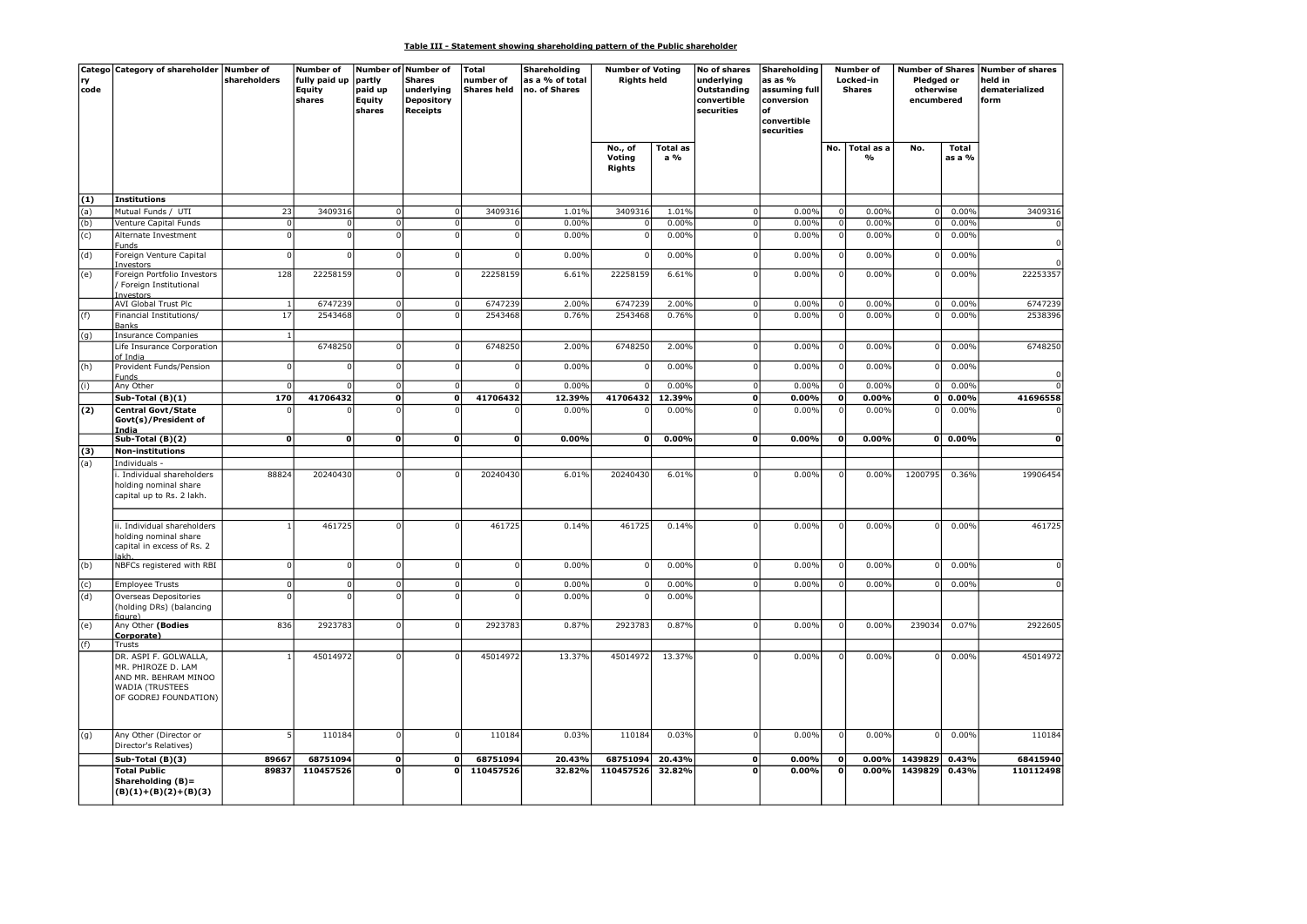Table IV - Statement showing shareholding pattern of the Non Promoter-Non Public shareholder

| Category<br>code | <b>Category of</b><br>shareholder                                                                                             | Number of<br><b>shareholders</b> | Number<br>of fully<br>paid up<br><b>Equity</b><br>shares | Number<br>of partly<br>paid up<br><b>Equity</b><br>shares | Number of<br>Shares<br>underlying<br>Depository<br><b>Receipts</b> | Total<br>number of ing as a<br><b>Shares</b><br>held | Sharehold<br>% of total<br>no. of<br>Shares |                             | <b>Number of Voting</b><br><b>Rights held</b> | No of shares<br>underlying<br>Outstanding<br>convertible<br>securities | Shareholding<br>as as %<br>assuming full<br>conversion of<br>convertible<br>securities |          | <b>Number of</b><br>Locked-in<br><b>Shares</b> |     | <b>Number of</b><br>Shares<br>Pledged or<br>otherwise<br>encumbered | Number of shares<br>held in<br>dematerialized<br>lform |
|------------------|-------------------------------------------------------------------------------------------------------------------------------|----------------------------------|----------------------------------------------------------|-----------------------------------------------------------|--------------------------------------------------------------------|------------------------------------------------------|---------------------------------------------|-----------------------------|-----------------------------------------------|------------------------------------------------------------------------|----------------------------------------------------------------------------------------|----------|------------------------------------------------|-----|---------------------------------------------------------------------|--------------------------------------------------------|
|                  |                                                                                                                               |                                  |                                                          |                                                           |                                                                    |                                                      |                                             | No., of<br>Voting<br>Rights | Total as a<br>%                               |                                                                        |                                                                                        | No.      | Total<br>as a %                                | No. | Total<br>as a %                                                     |                                                        |
| (1)              | Custodian/DR<br><b>Holder</b>                                                                                                 |                                  |                                                          | <sup>0</sup>                                              |                                                                    |                                                      | $0.00\%$                                    | ΩI                          | 0.00%                                         |                                                                        | $0.00\%$                                                                               | $\Omega$ | $0.00\%$                                       |     | <b>NA</b>                                                           |                                                        |
| (2)              | <b>Employee</b><br><b>Benefit Trust</b><br>(under SEBI<br>(Share based<br><b>Employee</b><br>Benefit<br>Regulations,<br>20141 |                                  |                                                          | <sup>0</sup>                                              |                                                                    |                                                      | $0.00\%$                                    | $\Omega$                    | 0.00%                                         |                                                                        | $0.00\%$                                                                               | $\Omega$ | $0.00\%$                                       |     | <b>NA</b>                                                           |                                                        |
|                  | <b>Total Non</b><br>Promoter- Non<br>Public<br>Shareholding<br>$(C)$ =<br>$(C)(1)+(C)(2)$                                     | O                                | O                                                        | $\Omega$                                                  | οl                                                                 | $\mathbf{0}$                                         | 0.00%                                       | οl                          | 0.00%                                         | O                                                                      | 0.00%                                                                                  | οl       | 0.00%                                          |     | <b>NA</b>                                                           |                                                        |

For Godrej Industries Limited

 $Sd/-$ 

Company Secretary & Compliance Officer Tejal Jariwala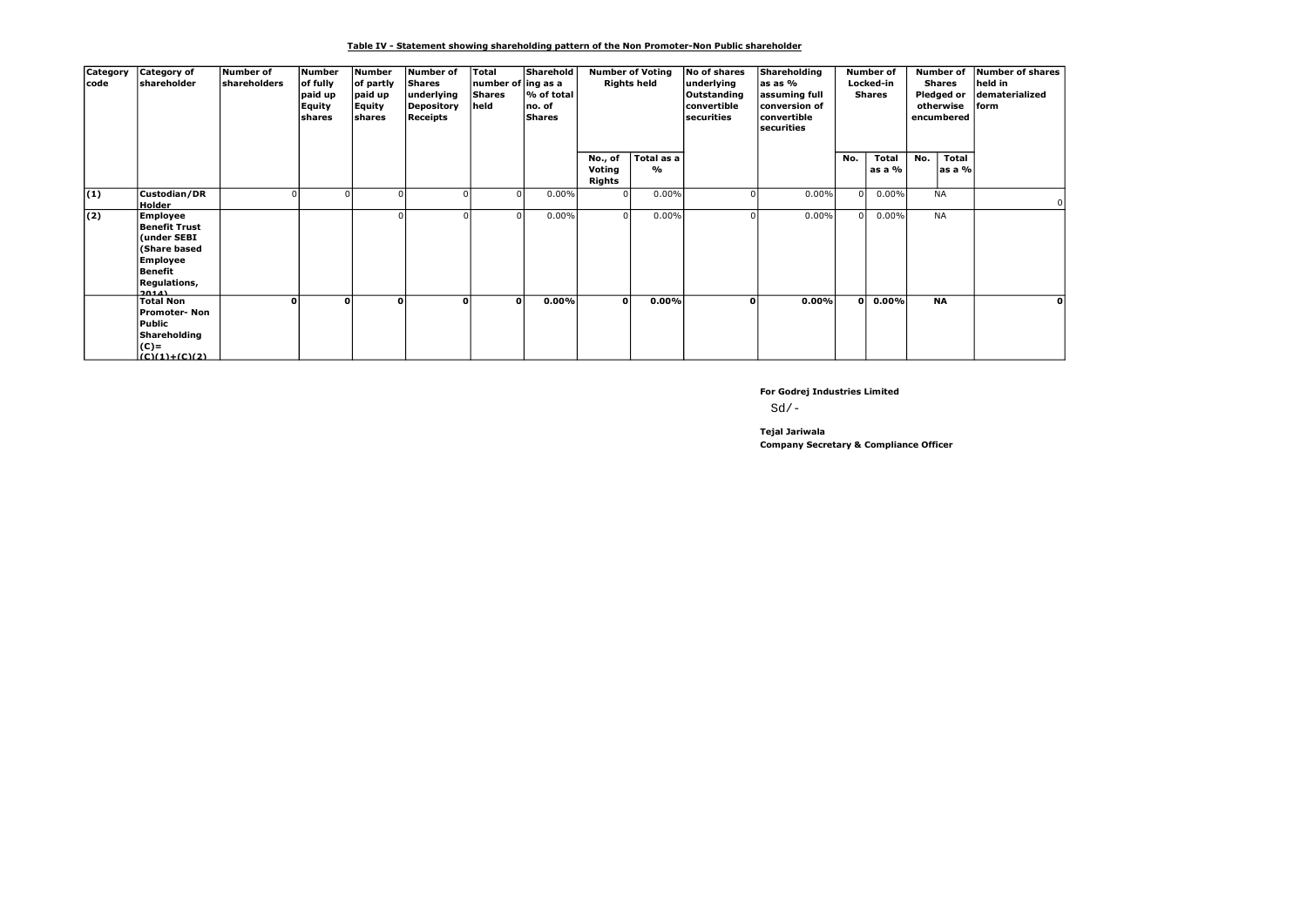|         |                               | Details of the SBO                               |             |                                           |                                                                                                  | Details of the registered owner               |             |                                                                 |        | whether direct or indirect*: | Details of holding/exercise of right of the SBO in the reporting company, |                        |                            | Date of creation / acquisition of |
|---------|-------------------------------|--------------------------------------------------|-------------|-------------------------------------------|--------------------------------------------------------------------------------------------------|-----------------------------------------------|-------------|-----------------------------------------------------------------|--------|------------------------------|---------------------------------------------------------------------------|------------------------|----------------------------|-----------------------------------|
| Sr. No. |                               |                                                  |             | Nationality                               |                                                                                                  |                                               |             |                                                                 |        |                              | Whether by virtue of:                                                     |                        |                            | significant beneficial interest   |
|         | Name                          | Passport No. in<br>case of a foreign<br>national | Nationality | (Applicable in<br>case of Any<br>other is | Name                                                                                             | Passport No. in case<br>of a foreign national | Nationality | Nationality (Applicable<br>in case of Any other is<br>selected) | Shares | Voting<br>rights             | Rights on distributable<br>dividend or any other                          | Exercise of<br>control | Exercise of<br>significant |                                   |
|         |                               |                                                  |             | selected)                                 |                                                                                                  |                                               |             |                                                                 |        |                              | distribution                                                              |                        | influence                  |                                   |
|         | significant beneficial owners |                                                  |             |                                           |                                                                                                  |                                               |             |                                                                 |        |                              |                                                                           |                        |                            |                                   |
|         | 1 TANYA ARVIND DUBASH         |                                                  | India       |                                           | TANYA DUBASH AND PIROJSHA GODREJ<br>(TRUSTEES OF TAD FAMILY TRUST)                               |                                               | Any other   | Not applicable                                                  | 3.55   | 0.00                         | $0.00$ No                                                                 |                        | No                         | 14-01-2019                        |
|         | 2 TANYA ARVIND DUBASH         |                                                  | India       |                                           | ADI GODREJ, TANYA DUBASH, NISABA<br>GODREJ AND PIROJSHA GODREJ (TRUSTEES<br>OF ABG FAMILY TRUST) |                                               | Any other   | Not applicable                                                  | 3.42   | 0.00                         | $0.00$ No                                                                 |                        | No                         | 14-01-2019                        |
|         | 3 TANYA ARVIND DUBASH         |                                                  | India       |                                           | RISHAD KAIKHUSHRU NAOROJI & OTHERS<br>(PARTNERS OF RKN ENTERPRISES)                              |                                               | Any other   | Not applicable                                                  | 12.65  | 0.00                         | $0.00$ No                                                                 |                        | No                         | 14-01-2019                        |
|         | 4 TANYA ARVIND DUBASH         |                                                  | India       |                                           | TANYA DUBASH AND PIROJSHA GODREJ<br>(TRUSTEES OF TAD CHILDREN TRUST)                             |                                               | Any other   | Not applicable                                                  | 0.00   | 0.00                         | $0.00$ No                                                                 |                        | No                         | 30-09-2019                        |
|         | 5 TANYA ARVIND DUBASH         |                                                  | India       |                                           | ANAMUDI REAL ESTATES LLP                                                                         |                                               | Any other   | Not applicable                                                  | 0.57   | 0.00                         | $0.00$ No                                                                 |                        | No                         | 04-09-2019                        |
|         | 6 TANYA ARVIND DUBASH         |                                                  | India       |                                           | AREL ENTERPRISE LLP                                                                              |                                               | Any other   | Not applicable                                                  | 0.82   | 0.00                         | $0.00$ No                                                                 |                        | No                         | 23-02-2021                        |
|         | 7 NISABA GODREJ               |                                                  | India       |                                           | NISABA GODREJ AND PIROJSHA GODREJ<br>(TRUSTEES OF NG FAMILY TRUST)                               |                                               | Any other   | Not applicable                                                  | 3.55   | 0.00                         | $0.00$ No                                                                 |                        | No                         | 14-01-2019                        |
|         | 8 NISABA GODREJ               |                                                  | India       |                                           | PIROJSHA GODREJ AND NISABA GODREJ<br>(TRUSTEES OF PG FAMILY TRUST)                               |                                               | Any other   | Not applicable                                                  | 3.32   | 0.00                         | $0.00$ No                                                                 |                        | No                         | 14-01-2019                        |
|         | 9 NISABA GODREJ               |                                                  | India       |                                           | ADI GODREJ, TANYA DUBASH, NISABA<br>GODREJ AND PIROJSHA GODREJ (TRUSTEES                         |                                               | Any other   | Not applicable                                                  | 3.42   | 0.00                         | $0.00$ No                                                                 |                        | No                         | 14-01-2019                        |
|         | 10 NISABA GODREJ              |                                                  | India       |                                           | RISHAD KAIKHUSHRU NAOROJI & OTHERS<br>(PARTNERS OF RKN ENTERPRISES)                              |                                               | Any other   | Not applicable                                                  | 12.65  | 0.00                         | $0.00$ No                                                                 |                        | No                         | 14-01-2019                        |
|         | 11 NISABA GODREJ              |                                                  | India       |                                           | NISABA GODREJ AND PIROJSHA GODREJ<br>(TRUSTEES OF NG CHILDREN TRUST)                             |                                               | Any other   | Not applicable                                                  | 0.00   | 0.00                         | $0.00$ No                                                                 |                        | No                         | 30-09-2019                        |
|         | 12 NISABA GODREJ              |                                                  | India       |                                           | PIROJSHA GODREJ AND NISABA GODREJ<br>(TRUSTEES OF PG CHILDREN TRUST)                             |                                               | Any other   | Not applicable                                                  | 0.00   | 0.00                         | $0.00$ No                                                                 |                        | No                         | 30-09-2019                        |
|         | 13 NISABA GODREJ              |                                                  | India       |                                           | PIROJSHA GODREJ AND NISABA GODREJ<br><b>TRUSTEES OF PG LINEAGE TRUST)</b>                        |                                               | Any other   | Not applicable                                                  | 0.00   | 0.00                         | $0.00$ No                                                                 |                        | No                         | 30-09-2019                        |
|         | 14 NISABA GODREJ              |                                                  | India       |                                           | ANAMUDI REAL ESTATES LLP                                                                         |                                               | Any other   | Not applicable                                                  | 0.57   | 0.00                         | $0.00$ No                                                                 |                        | No                         | 04-09-2019                        |
|         | 15 NISABA GODREJ              |                                                  | India       |                                           | AREL ENTERPRISE LLP                                                                              |                                               | Any other   | Not applicable                                                  | 0.82   | 0.00                         | $0.00$ No                                                                 |                        | No                         | 23-02-2021                        |
|         | 16 PIROJSHA ADI GODREJ        |                                                  | India       |                                           | PIROJSHA GODREJ AND NISABA GODREJ<br>(TRUSTEES OF PG FAMILY TRUST)                               |                                               | Any other   | Not applicable                                                  | 3.32   | 0.00                         | $0.00$ No                                                                 |                        | No                         | 14-01-2019                        |
|         | 17 PIROJSHA ADI GODREJ        |                                                  | India       |                                           | TANYA DUBASH AND PIROJSHA GODREJ<br>(TRUSTEES OF TAD FAMILY TRUST)                               |                                               | Any other   | Not applicable                                                  | 3.55   | 0.00                         | $0.00$ No                                                                 |                        | No                         | 14-01-2019                        |
|         | 18 PIROJSHA ADI GODREJ        |                                                  | India       |                                           | NISABA GODREJ AND PIROJSHA GODREJ<br>(TRUSTEES OF NG FAMILY TRUST)                               |                                               | Any other   | Not applicable                                                  | 3.55   | 0.00                         | $0.00$ No                                                                 |                        | No                         | 14-01-2019                        |
|         | 19 PIROJSHA ADI GODREJ        |                                                  | India       |                                           | ADI GODREJ, TANYA DUBASH, NISABA<br>GODREJ AND PIROJSHA GODREJ (TRUSTEES<br>OF ABG FAMILY TRUSTI |                                               | Any other   | Not applicable                                                  | 3.42   | 0.00                         | $0.00$ No                                                                 |                        | No                         | 14-01-2019                        |
|         | 20 PIROJSHA ADI GODREJ        |                                                  | India       |                                           | RISHAD KAIKHUSHRU NAOROJI & OTHERS<br>(PARTNERS OF RKN ENTERPRISES)                              |                                               | Any other   | Not applicable                                                  | 12.65  | 0.00                         | $0.00$ No                                                                 |                        | No                         | 14-01-2019                        |
|         | 21 PIROJSHA ADI GODREJ        |                                                  | India       |                                           | TANYA DUBASH AND PIROJSHA GODREJ<br><b>TRUSTEES OF TAD CHILDREN TRUST)</b>                       |                                               | Any other   | Not applicable                                                  | 0.00   | 0.00                         | $0.00$ No                                                                 |                        | No                         | 30-09-2019                        |
|         | 22 PIROJSHA ADI GODREJ        |                                                  | India       |                                           | NISABA GODREJ AND PIROJSHA GODREJ<br>(TRUSTEES OF NG CHILDREN TRUST)                             |                                               | Any other   | Not applicable                                                  | 0.00   | 0.00                         | $0.00$ No                                                                 |                        | No                         | 30-09-2019                        |
|         | 23 PIROJSHA ADI GODREJ        |                                                  | India       |                                           | PIROJSHA GODREJ AND NISABA GODREJ<br>(TRUSTEES OF PG CHILDREN TRUST)                             |                                               | Any other   | Not applicable                                                  | 0.00   | 0.00                         | $0.00$ No                                                                 |                        | No                         | 30-09-2019                        |
|         | 24 PIROJSHA ADI GODREJ        |                                                  | India       |                                           | PIROJSHA GODREJ AND NISABA GODREJ<br>(TRUSTEES OF PG LINEAGE TRUST)                              |                                               | Any other   | Not applicable                                                  | 0.00   | 0.00                         | $0.00$ No                                                                 |                        | No                         | 30-09-2019                        |
|         | 25 PIROJSHA ADI GODREJ        |                                                  | India       |                                           | ANAMUDI REAL ESTATES LLP                                                                         |                                               | Any other   | Not applicable                                                  | 0.57   | 0.00                         | $0.00$ No                                                                 |                        | No                         | 04-09-2019                        |
|         | 26 PIROJSHA ADI GODREJ        |                                                  | India       |                                           | AREL ENTERPRISE LLP                                                                              |                                               | Any other   | Not applicable                                                  | 0.82   | 0.00                         | $0.00$ No                                                                 |                        | No                         | 23-02-2021                        |
|         | 27 NADIR B. GODREJ            |                                                  | India       |                                           | NADIR GODREJ, HORMAZD GODREJ AND RAT<br>GODREJ (TRUSTEES OF NBG FAMILY TRUST)                    |                                               | Any other   | Not applicable                                                  | 3.42   | 0.00                         | $0.00$ No                                                                 |                        | No                         | 14-01-2019                        |
|         | 28 NADIR B. GODREJ            |                                                  | India       |                                           | NADIR GODREJ, HORMAZD GODREJ AND RATI<br>GODREJ (TRUSTEES OF BNG FAMILY TRUST)                   |                                               | Any other   | Not applicable                                                  | 2.38   | 0.00                         | $0.00$ No                                                                 |                        | No                         | 14-01-2019                        |
|         | 29 NADIR B. GODREJ            |                                                  | India       |                                           | NADIR GODREJ, HORMAZD GODREJ AND RATI<br>GODREJ (TRUSTEES OF SNG FAMILY TRUST)                   |                                               | Any other   | Not applicable                                                  | 2.49   | 0.00                         | $0.00$ No                                                                 |                        | No                         | 14-01-2019                        |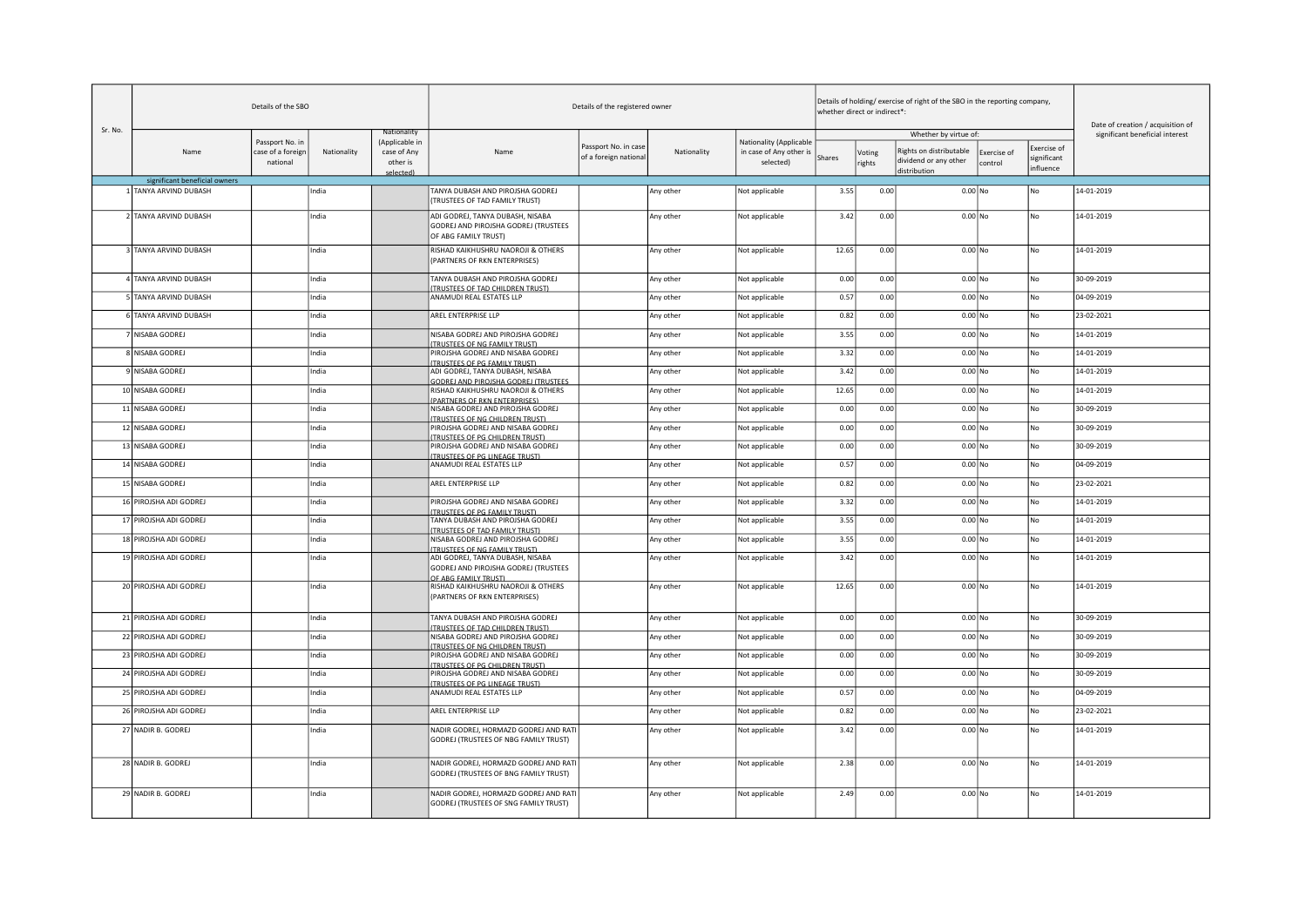| Sr. No. |                           | Details of the SBO                               |             |                                                          |                                                                                             | Details of the registered owner               |             |                                                                 |        | whether direct or indirect*: | Details of holding/exercise of right of the SBO in the reporting company, |                        |                                         | Date of creation / acquisition of |
|---------|---------------------------|--------------------------------------------------|-------------|----------------------------------------------------------|---------------------------------------------------------------------------------------------|-----------------------------------------------|-------------|-----------------------------------------------------------------|--------|------------------------------|---------------------------------------------------------------------------|------------------------|-----------------------------------------|-----------------------------------|
|         | Name                      | Passport No. in<br>case of a foreign<br>national | Nationality | Nationality<br>(Applicable in<br>case of Any<br>other is | Name                                                                                        | Passport No. in case<br>of a foreign national | Nationality | Nationality (Applicable<br>in case of Any other is<br>selected) | Shares | Voting<br>ights              | Whether by virtue of:<br>Rights on distributable<br>dividend or any other | Exercise of<br>control | Exercise of<br>significant<br>influence | significant beneficial interest   |
|         | 30 NADIR B. GODREJ        |                                                  | India       | colortodl                                                | NADIR GODREJ, HORMAZD GODREJ AND RATI<br>GODREJ (TRUSTEES OF HNG FAMILY TRUST)              |                                               | Any other   | Not applicable                                                  | 2.65   | 0.00                         | distribution<br>$0.00$ No                                                 |                        | No                                      | 14-01-2019                        |
|         | 31 NADIR B. GODREJ        |                                                  | India       |                                                          | RISHAD KAIKHUSHRU NAOROJI & OTHERS<br>(PARTNERS OF RKN ENTERPRISES)                         |                                               | Any other   | Not applicable                                                  | 12.65  | 0.00                         | $\overline{0.00}$ No                                                      |                        | No                                      | 14-01-2019                        |
|         | 32 NADIR B. GODREJ        |                                                  | India       |                                                          | NADIR GODREJ, HORMAZD GODREJ AND RATI<br>GODREJ (TRUSTEES OF RNG FAMILY TRUST)              |                                               | Any other   | Not applicable                                                  | 0.00   | 0.00                         | $0.00$ No                                                                 |                        | No                                      | 30-09-2019                        |
|         | 33 NADIR B. GODREJ        |                                                  | India       |                                                          | NADIR GODREJ, HORMAZD GODREJ AND RATI<br>GODREJ (TRUSTEES OF BNG SUCCESSOR<br><b>TRUSTI</b> |                                               | Any other   | Not applicable                                                  | 0.00   | 0.00                         | $0.00$ No                                                                 |                        | No                                      | 30-09-2019                        |
|         | 34 NADIR B. GODREJ        |                                                  | India       |                                                          | NADIR GODREJ, HORMAZD GODREJ AND<br>BURJIS GODREJ (TRUSTEES OF BNG LINEAGE<br>TRUST)        |                                               | Any other   | Not applicable                                                  | 0.00   | 0.00                         | $0.00$ No                                                                 |                        | No                                      | 30-09-2019                        |
|         | 35 NADIR B. GODREJ        |                                                  | India       |                                                          | NADIR GODREJ, HORMAZD GODREJ AND RATI<br>GODREJ (TRUSTEES OF SNG SUCCESSOR<br>TRUST)        |                                               | Any other   | Not applicable                                                  | 0.00   | 0.00                         | $0.00$ No                                                                 |                        | No                                      | 30-09-2019                        |
|         | 36 NADIR B. GODREJ        |                                                  | India       |                                                          | NADIR GODREJ, HORMAZD GODREJ AND<br>SOHRAB GODREJ (TRUSTEES OF SNG LINEAGE<br>TRUST)        |                                               | Any other   | Not applicable                                                  | 0.00   | 0.00                         | $0.00$ No                                                                 |                        | No                                      | 30-09-2019                        |
|         | 37 NADIR B. GODREJ        |                                                  | India       |                                                          | ANAMUDI REAL ESTATES LLP                                                                    |                                               | Any other   | Not applicable                                                  | 0.57   | 0.00                         | $0.00$ No                                                                 |                        | No                                      | 04-09-2019                        |
|         | 38 NADIR B. GODREJ        |                                                  | India       |                                                          | AREL ENTERPRISE LLP                                                                         |                                               | Any other   | Not applicable                                                  | 0.82   | 0.00                         | $0.00$ No                                                                 |                        | No                                      | 23-02-2021                        |
|         | 39 HORMAZD N.GODREJ       |                                                  | India       |                                                          | NADIR GODREJ, HORMAZD GODREJ AND RATI<br>GODREJ (TRUSTEES OF NBG FAMILY TRUST)              |                                               | Any other   | Not applicable                                                  | 3.42   | 0.00                         | $0.00$ No                                                                 |                        | No                                      | 14-01-2019                        |
|         | 40 HORMAZD N.GODREJ       |                                                  | India       |                                                          | NADIR GODREJ, HORMAZD GODREJ AND RATI<br>GODREJ (TRUSTEES OF BNG FAMILY TRUST)              |                                               | Any other   | Not applicable                                                  | 2.38   | 0.00                         | $0.00$ No                                                                 |                        | No                                      | 14-01-2019                        |
|         | 41 HORMAZD N.GODREJ       |                                                  | India       |                                                          | NADIR GODREJ, HORMAZD GODREJ AND RATI<br>GODREJ (TRUSTEES OF SNG FAMILY TRUST)              |                                               | Any other   | Not applicable                                                  | 2.49   | 0.00                         | $0.00$ No                                                                 |                        | No                                      | 14-01-2019                        |
|         | 42 HORMAZD N.GODREJ       |                                                  | India       |                                                          | NADIR GODREJ, HORMAZD GODREJ AND RATI<br>GODREJ (TRUSTEES OF HNG FAMILY TRUST)              |                                               | Any other   | Not applicable                                                  | 2.65   | 0.00                         | $0.00$ No                                                                 |                        | No                                      | 14-01-2019                        |
|         | 43 HORMAZD N.GODREJ       |                                                  | India       |                                                          | RISHAD KAIKHUSHRU NAOROJI & OTHERS<br>(PARTNERS OF RKN ENTERPRISES)                         |                                               | Any other   | Not applicable                                                  | 12.65  | 0.00                         | $0.00$ No                                                                 |                        | No                                      | 14-01-2019                        |
|         | 44 HORMAZD N.GODREJ       |                                                  | India       |                                                          | NADIR GODREJ, HORMAZD GODREJ AND RATI<br>GODREJ (TRUSTEES OF RNG FAMILY TRUST)              |                                               | Any other   | Not applicable                                                  | 0.00   | 0.00                         | $0.00$ No                                                                 |                        | No                                      | 30-09-2019                        |
|         | 45 HORMAZD N.GODREJ       |                                                  | India       |                                                          | NADIR GODREJ, HORMAZD GODREJ AND RATI<br>GODREJ (TRUSTEES OF BNG SUCCESSOR<br><b>TRUST)</b> |                                               | Any other   | Not applicable                                                  | 0.00   | 0.00                         | $0.00$ No                                                                 |                        | No                                      | 30-09-2019                        |
|         | 46 HORMAZD N.GODREJ       |                                                  | India       |                                                          | NADIR GODREJ, HORMAZD GODREJ AND<br>BURJIS GODREJ (TRUSTEES OF BNG LINEAGE<br><b>TRUST)</b> |                                               | Any other   | Not applicable                                                  | 0.00   | 0.00                         | $0.00$ No                                                                 |                        | No                                      | 30-09-2019                        |
|         | 47 HORMAZD N.GODREJ       |                                                  | India       |                                                          | NADIR GODREJ, HORMAZD GODREJ AND RATI<br>GODREJ (TRUSTEES OF SNG SUCCESSOR<br>TRUST)        |                                               | Any other   | Not applicable                                                  | 0.00   | 0.00                         | $0.00$ No                                                                 |                        | No                                      | 30-09-2019                        |
|         | 48 HORMAZD N.GODREJ       |                                                  | India       |                                                          | NADIR GODREJ, HORMAZD GODREJ AND<br>SOHRAB GODREJ (TRUSTEES OF SNG LINEAGE<br>TRUST)        |                                               | Any other   | Not applicable                                                  | 0.00   | 0.00                         | $0.00$ No                                                                 |                        | No                                      | 30-09-2019                        |
|         | 49 HORMAZD N.GODREJ       |                                                  | India       |                                                          | ANAMUDI REAL ESTATES LLP                                                                    |                                               | Any other   | Not applicable                                                  | 0.57   | 0.00                         | $0.00$ No                                                                 |                        | No                                      | 04-09-2019                        |
|         | 50 HORMAZD N.GODREJ       |                                                  | India       |                                                          | AREL ENTERPRISE LLP                                                                         |                                               | Any other   | Not applicable                                                  | 0.82   | 0.00                         | $0.00$ No                                                                 |                        | No                                      | 23-02-2021                        |
|         | 51 JAMSHYD NAOROJI GODREJ |                                                  | India       |                                                          | JAMSHYD GODREJ, PHEROZA GODREJ AND<br>NAVROZE GODREJ (TRUSTEES OF JNG FAMILY<br>TRUST)      |                                               | Any other   | Not applicable                                                  | 2.72   | 0.00                         | $0.00$ No                                                                 |                        | No                                      | 27-09-2019                        |
|         | 52 JAMSHYD NAOROJI GODREJ |                                                  | India       |                                                          | JAMSHYD GODREJ, PHEROZA GODREJ AND<br>NAVROZE GODREJ (TRUSTEES OF NAVROZE<br>LINEAGE TRUST) |                                               | Any other   | Not applicable                                                  | 4.64   | 0.00                         | $0.00$ No                                                                 |                        | No                                      | 27-09-2019                        |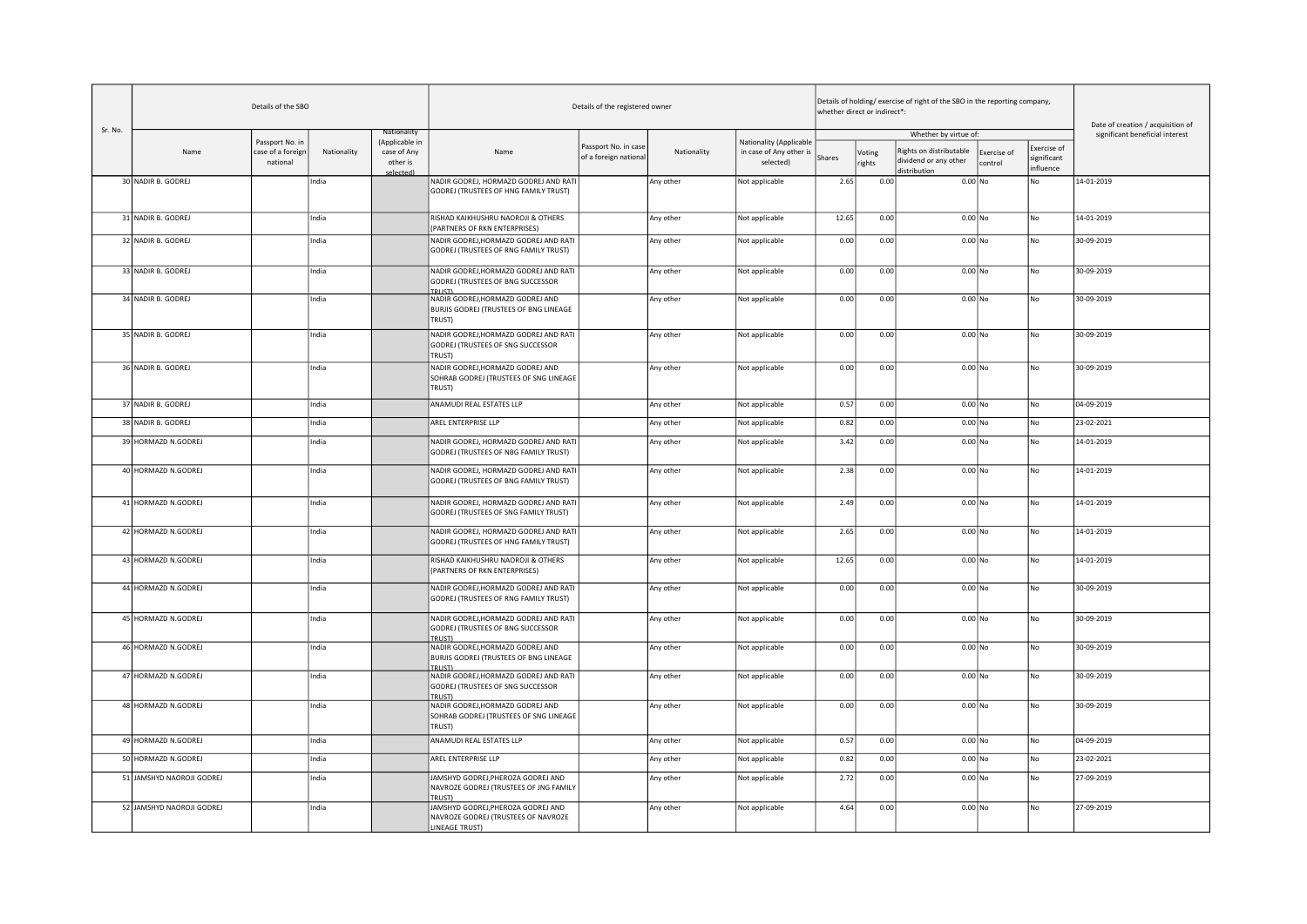|         |                           | Details of the SBO                               |             |                                                       |                                                                                                                                                   | Details of the registered owner               |             |                                                                 |        | whether direct or indirect*: | Details of holding/ exercise of right of the SBO in the reporting company, |                        |                                         | Date of creation / acquisition of |
|---------|---------------------------|--------------------------------------------------|-------------|-------------------------------------------------------|---------------------------------------------------------------------------------------------------------------------------------------------------|-----------------------------------------------|-------------|-----------------------------------------------------------------|--------|------------------------------|----------------------------------------------------------------------------|------------------------|-----------------------------------------|-----------------------------------|
| Sr. No. |                           |                                                  |             | Nationality                                           |                                                                                                                                                   |                                               |             |                                                                 |        |                              | Whether by virtue of:                                                      |                        |                                         | significant beneficial interest   |
|         | Name                      | Passport No. in<br>case of a foreign<br>national | Nationality | (Applicable in<br>case of Any<br>other is<br>elected] | Name                                                                                                                                              | Passport No. in case<br>of a foreign national | Nationality | Nationality (Applicable<br>in case of Any other is<br>selected) | Shares | Voting<br>rights             | Rights on distributable<br>dividend or any other<br>listribution           | Exercise of<br>control | Exercise of<br>significant<br>influence |                                   |
|         | 53 JAMSHYD NAOROJI GODREJ |                                                  | India       |                                                       | JAMSHYD GODREJ, PHEROZA GODREJ AND<br>NAVROZE GODREJ (TRUSTEES OF RAIKA<br><b>LINEAGE TRUST)</b>                                                  |                                               | Any other   | Not applicable                                                  | 4.64   | 0.00                         | $0.00$ No                                                                  |                        | No                                      | 27-09-2019                        |
|         | 54 JAMSHYD NAOROJI GODREJ |                                                  | India       |                                                       | JAMSHYD GODREJ, PHEROZA GODREJ AND<br>NAVROZE GODREJ (TRUSTEES OF PJG FAMILY<br>TRUST <sub>1</sub>                                                |                                               | Any other   | Not applicable                                                  | 0.00   | 0.00                         | $0.00$ No                                                                  |                        | No                                      | 30-09-2019                        |
|         | 55 JAMSHYD NAOROJI GODREJ |                                                  | India       |                                                       | JAMSHYD GODREJ, PHEROZA GODREJ AND<br>NAVROZE GODREJ (TRUSTEES OF NJG FAMILY<br>TRUST)                                                            |                                               | Any other   | Not applicable                                                  | 0.00   | 0.00                         | $0.00$ No                                                                  |                        | No                                      | 30-09-2019                        |
|         | 56 JAMSHYD NAOROJI GODREJ |                                                  | India       |                                                       | JAMSHYD GODREJ, PHEROZA GODREJ AND<br>NAVROZE GODREJ (TRUSTEES OF RJG FAMILY<br>TRUST)                                                            |                                               | Any other   | Not applicable                                                  | 0.00   | 0.00                         | $0.00$ No                                                                  |                        | No                                      | 30-09-2019                        |
|         | 57 PHEROZA JAMSHYD GODREJ |                                                  | India       |                                                       | JAMSHYD GODREJ, PHEROZA GODREJ AND<br>NAVROZE GODREJ (TRUSTEES OF JNG FAMILY<br>TRUST)                                                            |                                               | Any other   | Not applicable                                                  | 2.72   | 0.00                         | $0.00$ No                                                                  |                        | No                                      | 22-03-2019                        |
|         | 58 PHEROZA JAMSHYD GODREJ |                                                  | India       |                                                       | JAMSHYD GODREJ, PHEROZA GODREJ AND<br>NAVROZE GODREJ (TRUSTEES OF NAVROZE<br>LINEAGE TRUST)                                                       |                                               | Any other   | Not applicable                                                  | 4.64   | 0.00                         | $0.00$ No                                                                  |                        | No                                      | 22-03-2019                        |
|         | 59 PHEROZA JAMSHYD GODREJ |                                                  | India       |                                                       | JAMSHYD GODREJ, PHEROZA GODREJ AND<br>NAVROZE GODREJ (TRUSTEES OF RAIKA<br>LINEAGE TRUST)                                                         |                                               | Any other   | Not applicable                                                  | 4.64   | 0.00                         | $0.00$ No                                                                  |                        | No                                      | 22-03-2019                        |
|         | 60 PHEROZA JAMSHYD GODREJ |                                                  | India       |                                                       | JAMSHYD GODREJ, PHEROZA GODREJ AND<br>NAVROZE GODREJ (TRUSTEES OF PJG FAMILY<br><b>TRUST</b>                                                      |                                               | Any other   | Not applicable                                                  | 0.00   | 0.00                         | $0.00$ No                                                                  |                        | No                                      | 30-09-2019                        |
|         | 61 PHEROZA JAMSHYD GODREJ |                                                  | India       |                                                       | JAMSHYD GODREJ, PHEROZA GODREJ AND<br>NAVROZE GODREJ (TRUSTEES OF RJG FAMILY<br>TRUST)                                                            |                                               | Any other   | Not applicable                                                  | 0.00   | 0.00                         | $0.00$ No                                                                  |                        | No                                      | 30-09-2019                        |
|         | 62 PHEROZA JAMSHYD GODREJ |                                                  | India       |                                                       | JAMSHYD GODREJ, PHEROZA GODREJ AND<br>NAVROZE GODREJ (TRUSTEES OF NJG FAMILY<br><b>TRIJSTI</b>                                                    |                                               | Any other   | Not applicable                                                  | 0.00   | 0.00                         | $0.00$ No                                                                  |                        | No                                      | 30-09-2019                        |
|         | 63 NAVROZE JAMSHYD GODREJ |                                                  | India       |                                                       | JAMSHYD GODREJ, PHEROZA GODREJ AND<br>NAVROZE GODREJ (TRUSTEES OF JNG FAMILY<br><b>TRUSTI</b>                                                     |                                               | Any other   | Not applicable                                                  | 2.72   | 0.00                         | $0.00$ No                                                                  |                        | No                                      | 14-01-2019                        |
|         | 64 NAVROZE JAMSHYD GODREJ |                                                  | India       |                                                       | JAMSHYD GODREJ, PHEROZA GODREJ AND<br>NAVROZE GODREJ (TRUSTEES OF NAVROZE<br>LINEAGE TRUST)                                                       |                                               | Any other   | Not applicable                                                  | 4.64   | 0.00                         | $0.00$ No                                                                  |                        | No                                      | 14-01-2019                        |
|         | 65 NAVROZE JAMSHYD GODREJ |                                                  | India       |                                                       | JAMSHYD GODREJ, PHEROZA GODREJ AND<br>NAVROZE GODREJ (TRUSTEES OF RAIKA<br><b>INFAGE TRUST)</b>                                                   |                                               | Any other   | Not applicable                                                  | 4.64   | 0.00                         | $0.00$ No                                                                  |                        | No                                      | 14-01-2019                        |
|         | 66 NAVROZE JAMSHYD GODREJ |                                                  | India       |                                                       | RISHAD KAIKHUSHRU NAOROJI & OTHERS<br>(PARTNERS OF RKN ENTERPRISES)                                                                               |                                               | Any other   | Not applicable                                                  | 12.65  | 0.00                         | $0.00$ No                                                                  |                        | No                                      | 14-01-2019                        |
|         | 67 NAVROZE JAMSHYD GODREJ |                                                  | India       |                                                       | JAMSHYD GODREJ, PHEROZA GODREJ AND<br>NAVROZE GODREJ (TRUSTEES OF PJG FAMILY<br>TRUST)                                                            |                                               | Any other   | Not applicable                                                  | 0.00   | 0.00                         | $0.00$ No                                                                  |                        | No                                      | 30-09-2019                        |
|         | 68 NAVROZE JAMSHYD GODREJ |                                                  | India       |                                                       | JAMSHYD GODREJ, PHEROZA GODREJ AND<br>NAVROZE GODREJ (TRUSTEES OF NJG FAMILY<br>TRUST)                                                            |                                               | Any other   | Not applicable                                                  | 0.00   | 0.00                         | $0.00$ No                                                                  |                        | No                                      | 30-09-2019                        |
|         | 69 NAVROZE JAMSHYD GODREJ |                                                  | India       |                                                       | JAMSHYD GODREJ, PHEROZA GODREJ AND<br>NAVROZE GODREJ (TRUSTEES OF RJG FAMILY<br>TRUST)                                                            |                                               | Any other   | Not applicable                                                  | 0.00   | 0.00                         | $0.00$ No                                                                  |                        | No                                      | 30-09-2019                        |
|         | 70 NAVROZE JAMSHYD GODREJ |                                                  | India       |                                                       | ANAMUDI REAL ESTATES LLP                                                                                                                          |                                               | Any other   | Not applicable                                                  | 0.57   | 0.00                         | $0.00$ No                                                                  |                        | No                                      | 04-09-2019                        |
|         | 71 NAVROZE JAMSHYD GODREJ |                                                  | India       |                                                       | AREL ENTERPRISE LLP                                                                                                                               |                                               | Any other   | Not applicable                                                  | 0.82   | 0.00                         | $0.00$ No                                                                  |                        | No                                      | 23-02-2021                        |
|         | 72 RAIKA JAMSHYD GODREJ   |                                                  | India       |                                                       | JAMSHYD GODREJ, PHEROZA GODREJ AND<br>NAVROZE GODREJ [(TRUSTEES OF THE RAIKA<br>GODREJ FAMILY TRUST) (BENEFICIAL<br>INTEREST IS OF RAIKA GODREJ)] |                                               | Any other   | Not applicable                                                  | 0.30   | 0.00                         | $0.00$ No                                                                  |                        | No                                      | 14-01-2019                        |
|         | 73 RAIKA JAMSHYD GODREJ   |                                                  | India       |                                                       | RISHAD KAIKHUSHRU NAOROJI & OTHERS<br>(PARTNERS OF RKN ENTERPRISES)                                                                               |                                               | Any other   | Not applicable                                                  | 12.65  | 0.00                         | $0.00$ No                                                                  |                        | No                                      | 14-01-2019                        |
|         | 74 RAIKA JAMSHYD GODREJ   |                                                  | India       |                                                       | ANAMUDI REAL ESTATES LLP                                                                                                                          |                                               | Any other   | Not applicable                                                  | 0.57   | 0.00                         | $0.00$ No                                                                  |                        | No                                      | 04-09-2019                        |
|         | 75 RAIKA JAMSHYD GODREJ   |                                                  | India       |                                                       | AREL ENTERPRISE LLP                                                                                                                               |                                               | Any other   | Not applicable                                                  | 0.82   | 0.00                         | $0.00$ No                                                                  |                        | No                                      | 23-02-2021                        |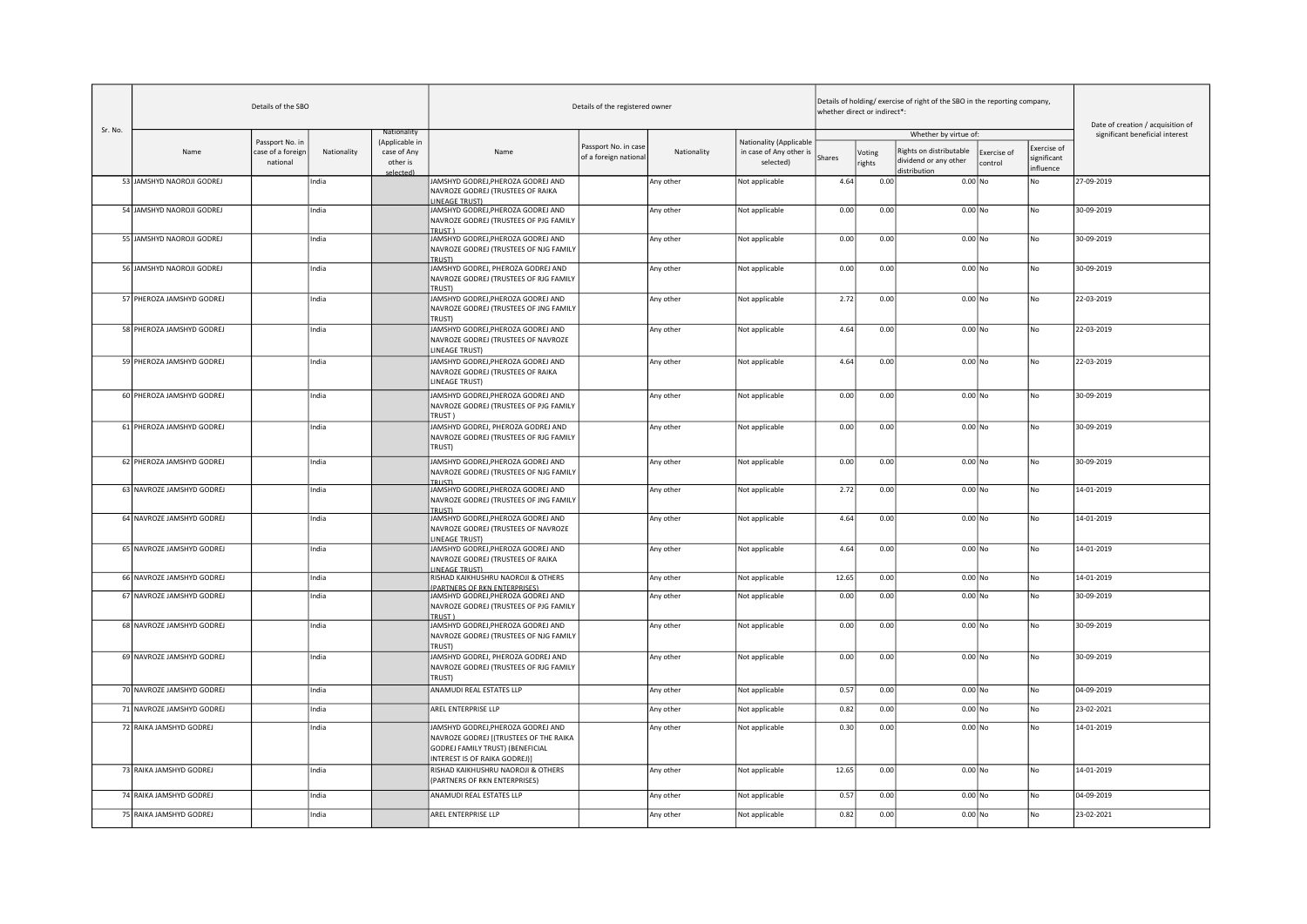|         |                         | Details of the SBO                               |             |                                                        |                                                                                                                           | Details of the registered owner               |             |                                                                 |        | whether direct or indirect*: | Details of holding/exercise of right of the SBO in the reporting company, |                        |                                         | Date of creation / acquisition of |
|---------|-------------------------|--------------------------------------------------|-------------|--------------------------------------------------------|---------------------------------------------------------------------------------------------------------------------------|-----------------------------------------------|-------------|-----------------------------------------------------------------|--------|------------------------------|---------------------------------------------------------------------------|------------------------|-----------------------------------------|-----------------------------------|
| Sr. No. |                         |                                                  |             | Nationality                                            |                                                                                                                           |                                               |             |                                                                 |        |                              | Whether by virtue of:                                                     |                        |                                         | significant beneficial interest   |
|         | Name                    | Passport No. in<br>case of a foreign<br>national | Nationality | (Applicable in<br>case of Any<br>other is<br>selected) | Name                                                                                                                      | Passport No. in case<br>of a foreign national | Nationality | Nationality (Applicable<br>in case of Any other is<br>selected) | Shares | Voting<br>rights             | Rights on distributable<br>dividend or any other<br>distribution          | Exercise of<br>control | Exercise of<br>significant<br>influence |                                   |
|         | 76 SMITA GODREJ CRISHNA |                                                  | India       |                                                        | SMITA GODREJ CRISHNA, VIJAY MOHAN<br>CRISHNA, FREYAN CRISHNA BIERI AND<br>NYRIKA HOLKAR (TRUSTEES OF SGC FAMILY           |                                               | Any other   | Not applicable                                                  | 2.94   | 0.00                         | $0.00$ No                                                                 |                        | No                                      | 14-01-2019                        |
|         | 77 SMITA GODREJ CRISHNA |                                                  | India       |                                                        | TRUST)<br>SMITA GODREJ CRISHNA, FREYAN CRISHNA<br>BIERI AND NYRIKA HOLKAR (TRUSTEES OF<br>FVC FAMILY TRUST)               |                                               | Any other   | Not applicable                                                  | 3.79   | 0.00                         | $0.00$ No                                                                 |                        | No                                      | 14-01-2019                        |
|         | 78 SMITA GODREJ CRISHNA |                                                  | India       |                                                        | SMITA GODREJ CRISHNA, FREYAN CRISHNA<br>BIERI AND NYRIKA HOLKAR (TRUSTEES OF<br><b>NVC FAMILY TRUST)</b>                  |                                               | Any other   | Not applicable                                                  | 3.79   | 0.00                         | $0.00$ No                                                                 |                        | No                                      | 14-01-2019                        |
|         | 79 SMITA GODREJ CRISHNA |                                                  | India       |                                                        | SMITA GODREJ CRISHNA, VIJAY MOHAN<br>CRISHNA, FREYAN CRISHNA BIERI AND<br>NYRIKA HOLKAR (TRUSTEES OF VMC FAMILY<br>TRUST) |                                               | Any other   | Not applicable                                                  | 0.00   | 0.00                         | $0.00$ No                                                                 |                        | No                                      | 30-09-2019                        |
|         | 80 SMITA GODREJ CRISHNA |                                                  | India       |                                                        | SMITA GODREJ CRISHNA, FREYAN CRISHNA<br>BIERI AND NYRIKA HOLKAR (TRUSTEES OF<br>FVC CHILDREN TRUST)                       |                                               | Any other   | Not applicable                                                  | 0.00   | 0.00                         | $0.00$ No                                                                 |                        | No                                      | 30-09-2019                        |
|         | 81 SMITA GODREJ CRISHNA |                                                  | India       |                                                        | SMITA GODREJ CRISHNA, FREYAN CRISHNA<br>BIERI AND NYRIKA HOLKAR (TRUSTEES OF<br><b>NVC CHILDREN TRUST)</b>                |                                               | Any other   | Not applicable                                                  | 0.00   | 0.00                         | $0.00$ No                                                                 |                        | No                                      | 30-09-2019                        |
|         | 82 SMITA GODREJ CRISHNA |                                                  | India       |                                                        | ANAMUDI REAL ESTATES LLP                                                                                                  |                                               | Any other   | Not applicable                                                  | 0.57   | 0.00                         | $0.00$ No                                                                 |                        | No                                      | 04-09-2019                        |
|         | 83 SMITA GODREJ CRISHNA |                                                  | India       |                                                        | AREL ENTERPRISE LLP                                                                                                       |                                               | Any other   | Not applicable                                                  | 0.82   | 0.00                         | $0.00$ No                                                                 |                        | No                                      | 23-02-2021                        |
|         | 84 FREYAN CRISHNA BIERI |                                                  | India       |                                                        | SMITA GODREJ CRISHNA, VIJAY MOHAN<br>CRISHNA, FREYAN CRISHNA BIERI AND<br>NYRIKA HOLKAR (TRUSTEES OF SGC FAMILY<br>TRUST) |                                               | Any other   | Not applicable                                                  | 2.94   | 0.00                         | $0.00$ No                                                                 |                        | No.                                     | 14-01-2019                        |
|         | 85 FREYAN CRISHNA BIERI |                                                  | India       |                                                        | SMITA GODREJ CRISHNA, FREYAN CRISHNA<br>BIERI AND NYRIKA HOLKAR (TRUSTEES OF<br>FVC FAMILY TRUST)                         |                                               | Any other   | Not applicable                                                  | 3.79   | 0.00                         | $0.00$ No                                                                 |                        | No                                      | 14-01-2019                        |
|         | 86 FREYAN CRISHNA BIERI |                                                  | India       |                                                        | SMITA GODREJ CRISHNA, FREYAN CRISHNA<br>BIERI AND NYRIKA HOLKAR (TRUSTEES OF<br><b>NVC FAMILY TRUST)</b>                  |                                               | Any other   | Not applicable                                                  | 3.79   | 0.00                         | $0.00$ No                                                                 |                        | No                                      | 14-01-2019                        |
|         | 87 FREYAN CRISHNA BIERI |                                                  | India       |                                                        | RISHAD KAIKHUSHRU NAOROJI & OTHERS<br>(PARTNERS OF RKN ENTERPRISES)                                                       |                                               | Any other   | Not applicable                                                  | 12.65  | 0.00                         | $0.00$ No                                                                 |                        | No                                      | 14-01-2019                        |
|         | 88 FREYAN CRISHNA BIERI |                                                  | India       |                                                        | SMITA GODREJ CRISHNA, VIJAY MOHAN<br>CRISHNA, FREYAN CRISHNA BIERI AND<br>NYRIKA HOLKAR (TRUSTEES OF VMC FAMILY<br>TRUST) |                                               | Any other   | Not applicable                                                  | 0.00   | 0.00                         | $0.00$ No                                                                 |                        | No                                      | 30-09-2019                        |
|         | 89 FREYAN CRISHNA BIERI |                                                  | India       |                                                        | SMITA GODREJ CRISHNA, FREYAN CRISHNA<br>BIERI AND NYRIKA HOLKAR (TRUSTEES OF<br>FVC CHILDREN TRUST)                       |                                               | Any other   | Not applicable                                                  | 0.00   | 0.00                         | $0.00$ No                                                                 |                        | No                                      | 30-09-2019                        |
|         | 90 FREYAN CRISHNA BIERI |                                                  | India       |                                                        | SMITA GODREJ CRISHNA, FREYAN CRISHNA<br>BIERI AND NYRIKA HOLKAR (TRUSTEES OF<br><b>NVC CHILDREN TRUST)</b>                |                                               | Any other   | Not applicable                                                  | 0.00   | 0.00                         | $0.00$ No                                                                 |                        | No                                      | 30-09-2019                        |
|         | 91 NYRIKA HOLKAR        |                                                  | India       |                                                        | SMITA GODREJ CRISHNA, VIJAY MOHAN<br>CRISHNA, FREYAN CRISHNA BIERI AND<br>NYRIKA HOLKAR (TRUSTEES OF SGC FAMILY<br>TRUST) |                                               | Any other   | Not applicable                                                  | 2.94   | 0.00                         | $0.00$ No                                                                 |                        | No                                      | 14-01-2019                        |
|         | 92 NYRIKA HOLKAR        |                                                  | India       |                                                        | SMITA GODREJ CRISHNA, FREYAN CRISHNA<br>BIERI AND NYRIKA HOLKAR (TRUSTEES OF<br><b>FVC FAMILY TRUST)</b>                  |                                               | Any other   | Not applicable                                                  | 3.79   | 0.00                         | $0.00$ No                                                                 |                        | No                                      | 14-01-2019                        |
|         | 93 NYRIKA HOLKAR        |                                                  | India       |                                                        | SMITA GODREJ CRISHNA, FREYAN CRISHNA<br>BIERI AND NYRIKA HOLKAR (TRUSTEES OF<br><b>NVC FAMILY TRUST)</b>                  |                                               | Any other   | Not applicable                                                  | 3.79   | 0.00                         | $0.00$ No                                                                 |                        | No                                      | 14-01-2019                        |
|         | 94 NYRIKA HOLKAR        |                                                  | India       |                                                        | RISHAD KAIKHUSHRU NAOROJI & OTHERS<br>(PARTNERS OF RKN ENTERPRISES)                                                       |                                               | Any other   | Not applicable                                                  | 12.65  | 0.00                         | $0.00$ No                                                                 |                        | No                                      | 14-01-2019                        |
|         | 95 NYRIKA HOLKAR        |                                                  | India       |                                                        | SMITA GODREJ CRISHNA, VIJAY MOHAN<br>CRISHNA, FREYAN CRISHNA BIERI AND<br>NYRIKA HOLKAR (TRUSTEES OF VMC FAMILY<br>TRUST) |                                               | Any other   | Not applicable                                                  | 0.00   | 0.00                         | $0.00$ No                                                                 |                        | No                                      | 30-09-2019                        |